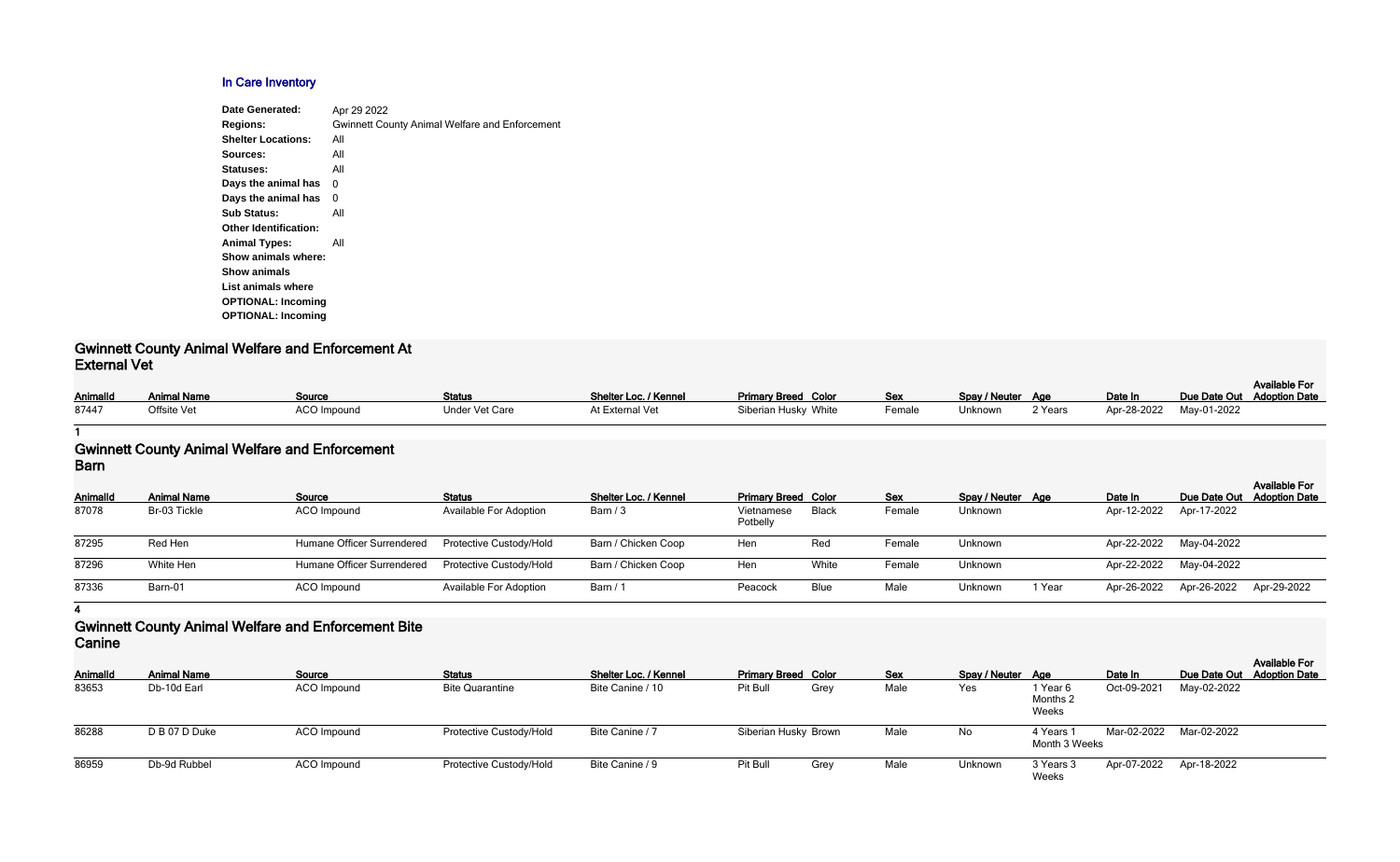| 87036           | Db-8d Major    | <b>ACO</b> Impound | <b>Bite Quarantine</b>  | Bite Canine / 8 | Belgian<br>Malinois              | Tan               | Male   | No  | 2 Years 2<br>Weeks             | Apr-11-2022 | May-06-2022 |
|-----------------|----------------|--------------------|-------------------------|-----------------|----------------------------------|-------------------|--------|-----|--------------------------------|-------------|-------------|
| 87218           | Db-1d Paco     | <b>ACO</b> Impound | <b>Bite Quarantine</b>  | Bite Canine / 1 | German<br>Shorthaired<br>Pointer | <b>Ticked</b>     | Male   | No  | 2 Years 6<br>Months 1 Week     | Apr-19-2022 | Apr-29-2022 |
| 87245           | Db-5 Charlotte | <b>ACO</b> Impound | <b>Bite Quarantine</b>  | Bite Canine / 5 | Shepherd                         | <b>Tan Points</b> | Female | Yes | 9 Years 8<br>Months 3<br>Weeks | Apr-20-2022 | May-01-2022 |
| 87276           | Db-002d Guapo  | <b>ACO</b> Impound | <b>Bite Quarantine</b>  | Bite Canine / 2 | German<br>Shepherd               | <b>Black</b>      | Male   | No  | 5 Years                        | Apr-21-2022 | May-02-2022 |
| 87299           | Db6d Henry     | <b>ACO</b> Impound | <b>Bite Quarantine</b>  | Bite Canine / 6 | English<br>Springer<br>Spaniel   | <b>Black</b>      | Male   | Yes | 7 Years<br>Week                | Apr-22-2022 | May-03-2022 |
| 87343           | Db-04 Odin     | <b>ACO</b> Impound | Protective Custody/Hold | Bite Canine / 4 | Pit Bull                         | <b>Black</b>      | Male   | Yes | 2 Years                        | Apr-27-2022 | Apr-27-2022 |
| 87344           | Db-03 Harley   | <b>ACO</b> Impound | Protective Custody/Hold | Bite Canine / 3 | Pit Bull                         | Tan               | Female | Yes | 10 Years                       | Apr-27-2022 | Apr-27-2022 |
| 10 <sup>°</sup> |                |                    |                         |                 |                                  |                   |        |     |                                |             |             |

# **Gwinnett County Animal Welfare and Enforcement Canine Pod 1 - Large Canine**

| Animalld | <b>Animal Name</b>   | Source                 | <b>Status</b>                 | Shelter Loc. / Kennel                         | <b>Primary Breed Color</b>  |                      | <b>Sex</b> | Spay / Neuter Age |                                            | Date In     | Due Date Out | <b>Available For</b><br><b>Adoption Date</b> |
|----------|----------------------|------------------------|-------------------------------|-----------------------------------------------|-----------------------------|----------------------|------------|-------------------|--------------------------------------------|-------------|--------------|----------------------------------------------|
| 64919    | Pen 102 Marlie       | <b>Owner Surrender</b> | <b>Available For Adoption</b> | Canine Pod 1 - Large Canine.<br>102           | <b>Pit Bull</b>             | <b>Brindle</b>       | Female     | Yes               | 6 Years 5<br>Months 3<br>Weeks<br>(approx) | Feb-12-2022 | Feb-12-2022  | Feb-12-2022                                  |
| 66526    | Pen 127c Bandit      | <b>Owner Surrender</b> | <b>Available For Adoption</b> | Canine Pod 1 - Large Canine /<br>127          | Catahoula                   | <b>Brindle</b>       | Male       | Yes               | 5 Years 1<br>Month 4 Weeks                 | Feb-24-2022 | Feb-24-2022  | Feb-24-2022                                  |
| 75758    | Pen 117 Diesel       | <b>ACO</b> Impound     | <b>Available For Adoption</b> | Canine Pod 1 - Large Canine /<br>117          | Pit Bull                    | <b>Tiger Brindle</b> | Male       | Yes               | 6 Years 7<br>Months 4<br>Weeks<br>(approx) | Mar-28-2022 | Apr-07-2022  | Apr-08-2022                                  |
| 80395    | Pen 124c Jethro      | Owner Surrender        | <b>Available For Adoption</b> | Canine Pod 1 - Large Canine / Pit Bull<br>124 |                             | Grey                 | Male       | Yes               | 2 Years 10<br>Months 3<br>Weeks            | Apr-06-2022 | Apr-06-2022  | Apr-06-2022                                  |
| 83389    | Pen 125 Jellal       | ACO Impound            | <b>Available For Adoption</b> | Canine Pod 1 - Large Canine /<br>125          | American Pit<br><b>Bull</b> | <b>Black</b>         | Male       | Yes               | 3 Years 6<br>Months 4<br>Weeks             | Mar-21-2022 | Mar-22-2022  | Mar-22-2022                                  |
| 84800    | Pen 118 Leia         | Owner Surrender - ACO  | <b>Available For Adoption</b> | Canine Pod 1 - Large Canine / Pit Bull<br>118 |                             | Tan                  | Female     | Yes               | 7 Years 4<br>Months 3<br>Weeks             | Dec-23-2021 | Dec-23-2021  | Dec-18-2021                                  |
| 85281    | Pen 101 Chance Hw Tx | Owner Surrender        | <b>Available For Adoption</b> | Canine Pod 1 - Large Canine /<br>101          | American Pit<br><b>Bull</b> | <b>Black</b>         | Male       | Yes               | 7 Years 3<br>Months 3<br>Weeks<br>(approx) | Mar-28-2022 | Mar-28-2022  | Mar-28-2022                                  |
| 85457    | Pen 121 Lion King    | <b>ACO</b> Impound     | <b>Available For Adoption</b> | Canine Pod 1 - Large Canine /<br>121          | American Pit<br><b>Bull</b> | Tan                  | Male       | Yes               | 1 Year 9<br>Months 2<br>Weeks              | Jan-13-2022 | Jan-23-2022  | Jan-25-2022                                  |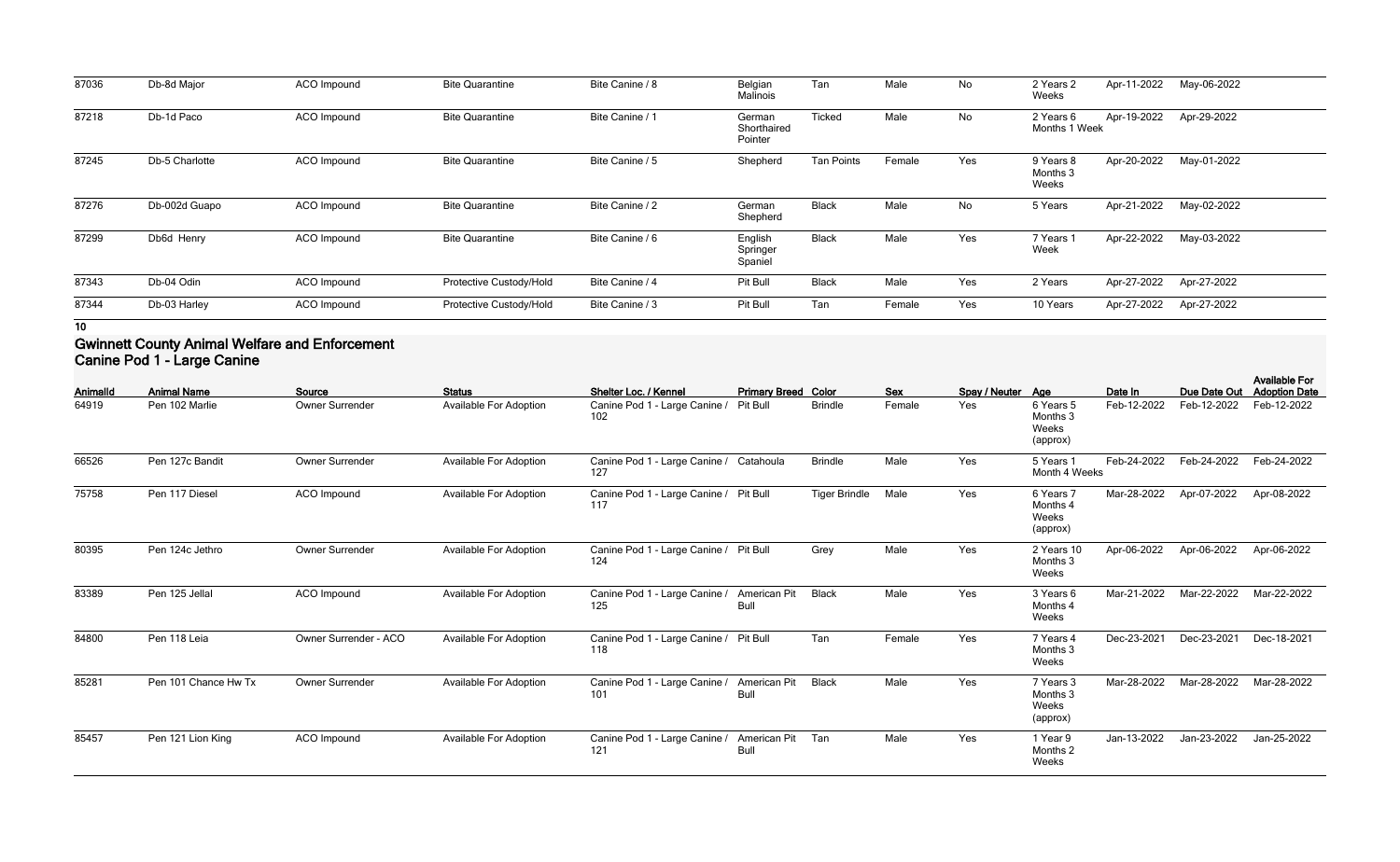| 85586 | Pen 104 Stark      | ACO Impound        | Available For Adoption                                  | Canine Pod 1 - Large Canine / Labrador<br>104             |                           | Red                 | Male   | Yes | 7 Years                               | Jan-24-2022 | Feb-03-2022 | Feb-03-2022 |
|-------|--------------------|--------------------|---------------------------------------------------------|-----------------------------------------------------------|---------------------------|---------------------|--------|-----|---------------------------------------|-------------|-------------|-------------|
| 85763 | Pen 113 Ginnley    | Owner Surrender    | <b>Available For Adoption</b>                           | Canine Pod 1 - Large Canine /<br>113                      | Shepherd                  | <b>Brown</b>        | Male   | Yes | 1 Year 2<br>Months 3<br>Weeks         | Apr-16-2022 | Apr-16-2022 | Feb-07-2022 |
| 85786 | Pen 103c Baxter    | Owner Surrender    | Available For Adoption                                  | Canine Pod 1 - Large Canine / Labrador<br>103             |                           | White               | Male   | Yes | 7 Years 1<br>Month 2 Weeks            | Apr-04-2022 | Apr-04-2022 | Apr-04-2022 |
| 86439 | Pen 126 Grouper    | ACO Impound        | <b>Available For Adoption</b>                           | Canine Pod 1 - Large Canine / Pit Bull<br>126             |                           | <b>Black</b>        | Male   | Yes | 1 Year 1 Month Mar-10-2022<br>2 Weeks |             | Mar-13-2022 | Mar-15-2022 |
| 86666 | Pen 119 Bugz       | ACO Impound        | Available For Adoption                                  | Canine Pod 1 - Large Canine /<br>119                      | American<br><b>Staffy</b> | Tan                 | Male   | Yes | 3 Years 1<br>Month                    | Mar-22-2022 | Mar-25-2022 | Mar-26-2022 |
| 86705 | Pen 112 Patrick    | ACO Impound        | <b>Available For Adoption</b>                           | Canine Pod 1 - Large Canine /<br>112                      | Pit Bull                  | <b>Brown</b>        | Male   | Yes | 2 Years 1<br>Month                    | Mar-24-2022 | Mar-28-2022 | Mar-29-2022 |
| 86736 | Pen 100 Julius     | Owner Surrender    | Available For Adoption                                  | Canine Pod 1 - Large Canine / Siberian Husky White<br>100 |                           |                     | Male   | Yes | 5 Years 1<br>Month                    | Apr-28-2022 | Apr-28-2022 | Mar-31-2022 |
| 86793 | Pen 106 Lloyd      | ACO Impound        | <b>Available For Adoption</b>                           | Canine Pod 1 - Large Canine / Pit Bull<br>106             |                           | <b>Blue Brindle</b> | Male   | Yes | 2 Years 4<br>Weeks                    | Mar-30-2022 | Apr-02-2022 | Apr-02-2022 |
| 86812 | Pen 110 Odessa     | ACO Impound        | <b>Available For Adoption</b>                           | Canine Pod 1 - Large Canine / Pit Bull<br>110             |                           | Grey                | Female | Yes | 6 Years 4<br>Weeks                    | Apr-01-2022 | Apr-04-2022 | Apr-05-2022 |
| 87020 | Pen 120 Kai        | ACO Impound        | Available For Adoption                                  | Canine Pod 1 - Large Canine / Boxer<br>120                |                           | <b>Brindle</b>      | Female | Yes | 2 Years 2<br>Weeks                    | Apr-09-2022 | Apr-13-2022 | Apr-21-2022 |
| 87168 | Pen 107 Cam        | <b>ACO</b> Impound | <b>Available For Adoption</b>                           | Canine Pod 1 - Large Canine / Labrador<br>107             |                           | Brown               | Male   | Yes | 3 Years 1<br>Week                     | Apr-16-2022 | Apr-20-2022 | Apr-21-2022 |
| 87224 | Pen 116 Lavato     | ACO Impound        | <b>Available For Adoption</b>                           | Canine Pod 1 - Large Canine / Pit Bull<br>116             |                           | <b>Brown</b>        | Female | yes | 3 Years 1<br>Week                     | Apr-19-2022 | Apr-22-2022 | Apr-23-2022 |
| 87326 | Pen 105 Friday     | ACO Impound        | <b>Available For Adoption</b>                           | Canine Pod 1 - Large Canine / Labrador<br>105             |                           | Tri Color           | Male   | Yes | 5 Years<br>(approx)                   | Apr-25-2022 | May-05-2022 | May-06-2022 |
| 87330 | Pen 109 Remi       | <b>ACO</b> Impound | Available for Adoption -<br><b>Awaiting Spay/Neuter</b> | Canine Pod 1 - Large Canine / Saint Bernard<br>109        |                           | White               | Male   | No  | 1 Year (approx) Apr-26-2022           |             | Apr-29-2022 | Apr-30-2022 |
| 87334 | Pen 108c C Davinci | ACO Impound        | Available For Adoption                                  | Canine Pod 1 - Large Canine / Pit Bull<br>108             |                           | <b>Brown</b>        | Male   | No  | 1 Year                                | Apr-26-2022 | Apr-29-2022 | Apr-30-2022 |
| 87335 | Pen 111 Marta      | ACO Impound        | Available for Adoption -<br><b>Awaiting Spay/Neuter</b> | Canine Pod 1 - Large Canine / Labrador<br>111             |                           | <b>Brown</b>        | Female | No  | 1 Year                                | Apr-26-2022 | Apr-29-2022 | Apr-30-2022 |

## **Gwinnett County Animal Welfare and Enforcement Canine Pod 2 - Large Canine**

|                 | $\frac{1}{2}$ cannot be $\frac{1}{2}$ can be continued to $\frac{1}{2}$ |                        |                               |                                               |                            |                |            |                   |                                            |             |                         |                                                    |
|-----------------|-------------------------------------------------------------------------|------------------------|-------------------------------|-----------------------------------------------|----------------------------|----------------|------------|-------------------|--------------------------------------------|-------------|-------------------------|----------------------------------------------------|
| <b>AnimalId</b> | <b>Animal Name</b>                                                      | Source                 | <b>Status</b>                 | Shelter Loc. / Kennel                         | <b>Primary Breed Color</b> |                | <b>Sex</b> | Spay / Neuter Age |                                            | Date In     |                         | <b>Available For</b><br>Due Date Out Adoption Date |
| 76619           | Pen 141 Barry                                                           | <b>Owner Surrender</b> | <b>Available For Adoption</b> | Canine Pod 2 - Large Canine / Pit Bull<br>141 |                            | <b>Brindle</b> | Male       | Yes               | 3 Years 6<br>Months 2<br>Weeks<br>(approx) | Dec-23-2021 | Dec-23-2021 Dec-28-2021 |                                                    |
| 77752           | Pen 155c Abby                                                           | <b>Owner Surrender</b> | <b>Available For Adoption</b> | Canine Pod 2 - Large Canine / Shepherd<br>155 |                            | <b>Brindle</b> | Female     | Yes               | 2 Years 10<br>Months 2<br>Weeks            |             | Feb-18-2022 Feb-18-2022 |                                                    |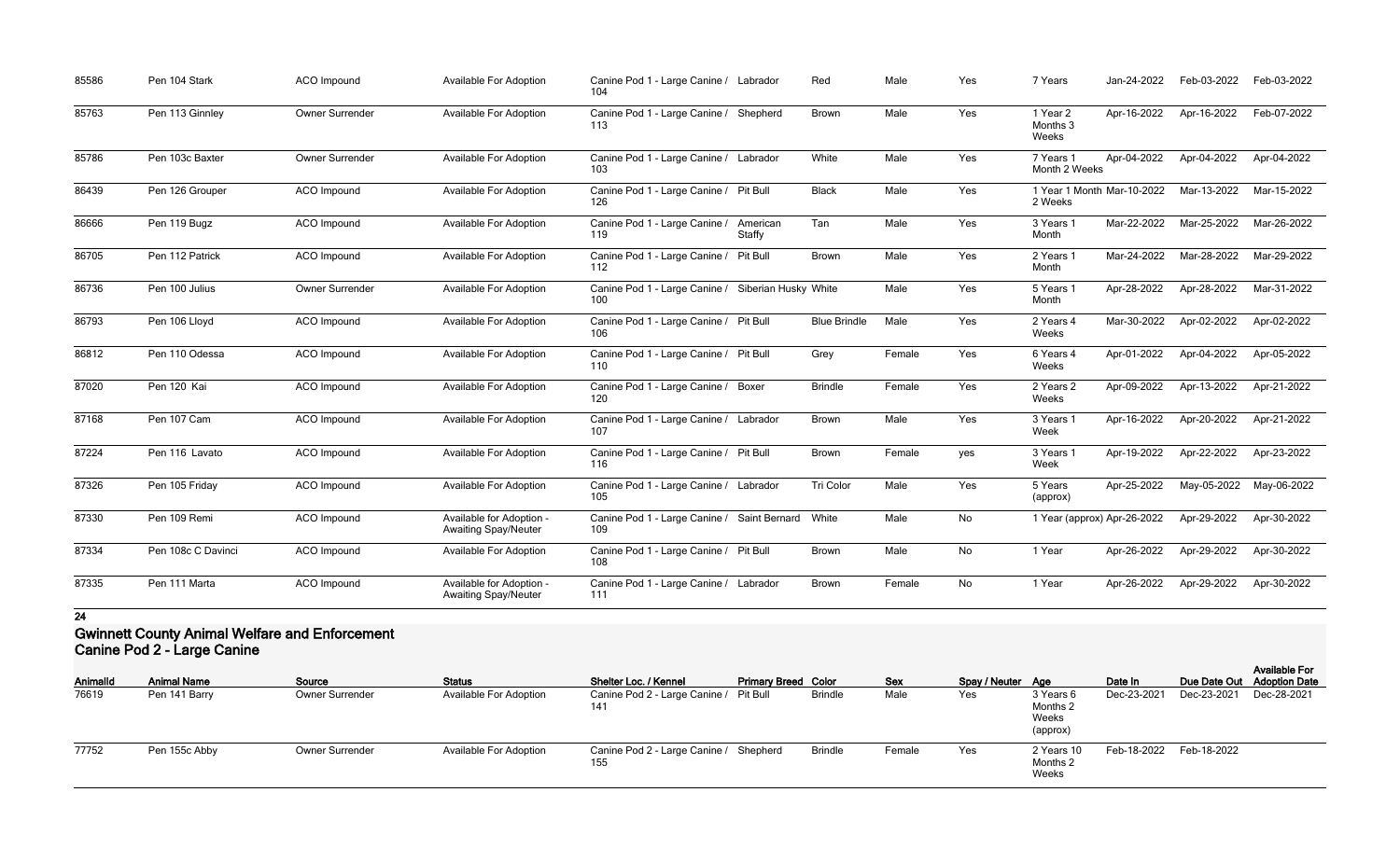| 81441 | Pen 140 Chandler    | <b>ACO</b> Impound | <b>Available For Adoption</b>            | Canine Pod 2 - Large Canine / Pit Bull<br>140             | Grey                 | Male   | Yes | 1 Year 9<br>Months 2<br>Weeks              | Apr-12-2022 | Apr-23-2022 | Apr-23-2022 |
|-------|---------------------|--------------------|------------------------------------------|-----------------------------------------------------------|----------------------|--------|-----|--------------------------------------------|-------------|-------------|-------------|
| 82276 | Pen 149c Jack       | Owner Surrender    | <b>Available For Adoption</b>            | Canine Pod 2 - Large Canine /<br>Labrador<br>149          | White                | Male   | Yes | 2 Years 8<br>Months 2<br>Weeks<br>(approx) | Jan-22-2022 | Jan-22-2022 | Jan-22-2022 |
| 83218 | Pen 136c Paris      | Owner Surrender    | <b>Available For Adoption</b>            | Canine Pod 2 - Large Canine / Labrador<br>136             | Tan                  | Female | Yes | 8 Years 7<br>Months 1 Week<br>(approx)     | Jan-03-2022 | Jan-13-2022 |             |
| 85787 | Pen 153c Jonah      | ACO Impound        | <b>Available For Adoption</b>            | Canine Pod 2 - Large Canine / Pit Bull<br>153             | Red                  | Male   | Yes | 2 Years 2<br>Months 3<br>Weeks             | Feb-03-2022 | Feb-12-2022 | Feb-18-2022 |
| 85846 | Pen 138 Diego Tx    | ACO Impound        | <b>Available For Adoption</b>            | Canine Pod 2 - Large Canine / Pit Bull<br>138             | <b>Brown</b>         | Male   | Yes | 1 Year 8<br>Months 3<br>Weeks              | Feb-07-2022 | Feb-10-2022 | Feb-12-2022 |
| 86088 | Pen 134 Teddy       | <b>ACO</b> Impound | <b>Available For Adoption</b>            | Canine Pod 2 - Large Canine / Pit Bull<br>134             | Tan                  | Male   | Yes | 1 Year 2<br>Months 1 Week<br>(approx)      | Feb-20-2022 | Feb-20-2022 | Feb-23-2022 |
| 86113 | Pen 147 Tatum       | ACO Impound        | <b>Available For Adoption</b>            | Canine Pod 2 - Large Canine / Labrador<br>147             | <b>Black</b>         | Male   | Yes | 2 Years 2<br>Months                        | Feb-22-2022 | Feb-25-2022 | Feb-26-2022 |
| 86114 | Pen 150 Bosco Hw Tx | Transfer In        | Available For Adoption                   | Canine Pod 2 - Large Canine / Pit Bull<br>150             | Brown                | Male   | Yes | 5 Years 2<br>Months 1 Week                 | Feb-22-2022 | Feb-22-2022 | Feb-26-2022 |
| 86115 | Pen 148 Rhino       | ACO Impound        | <b>Available For Adoption</b>            | Canine Pod 2 - Large Canine / Pit Bull<br>148             | <b>Brindle</b>       | Male   | Yes | 3 Years 2<br>Months                        | Feb-22-2022 | Feb-25-2022 | Feb-26-2022 |
| 86119 | Pen 154c Kilo       | <b>ACO</b> Impound | Available For Adoption                   | Canine Pod 2 - Large Canine / Mastiff<br>154              | <b>Brindle</b>       | Male   | Yes | 5 Years 2<br>Months                        | Feb-22-2022 | Feb-25-2022 | Feb-26-2022 |
| 86139 | Pen 130c Carlton    | ACO Impound        | Available For Adoption                   | Canine Pod 2 - Large Canine / Pit Bull<br>130             | <b>Brindle</b>       | Male   | yes | 5 Years 2<br>Months                        | Feb-23-2022 | Feb-26-2022 | Feb-28-2022 |
| 86263 | Pen 131 Oakley      | <b>ACO</b> Impound | <b>Available For Adoption</b>            | Canine Pod 2 - Large Canine / Pit Bull<br>131             | <b>Black</b>         | Male   | Yes | 1 Year 7<br>Months 3<br>Weeks              | Mar-01-2022 | Mar-04-2022 | Mar-05-2022 |
| 86400 | Pen 135c Bernard    | ACO Impound        | Available For Adoption                   | Canine Pod 2 - Large Canine / Pit Bull<br>135             | <b>Black Brindle</b> | Male   | Yes | 2 Years 1<br>Month 3 Weeks                 | Mar-08-2022 | Mar-11-2022 | Mar-12-2022 |
| 86689 | Pen 137c Luna       | ACO Impound        | <b>Available For Adoption</b>            | Canine Pod 2 - Large Canine / Labrador<br>137             | White                | Female | yes | 1 Year 7<br>Months                         | Mar-24-2022 | Mar-28-2022 | Mar-29-2022 |
| 86729 | Pen 152c Dwayne     | ACO Impound        | Available For Adoption                   | Canine Pod 2 - Large Canine / Rottweiler<br>152           | <b>Black</b>         | Male   | Yes | 2 Years 1<br>Month                         | Mar-26-2022 | Mar-30-2022 | Mar-31-2022 |
| 86739 | Pen 133c Blanco     | Owner Surrender    | Awaiting Behavioral<br>Assessment        | Canine Pod 2 - Large Canine / Siberian Husky White<br>133 |                      | Male   | Yes | 2 Years 1<br>Month                         | Apr-18-2022 | Apr-28-2022 |             |
| 86788 | Pen 151 Wagner      | ACO Impound        | Available For Adoption                   | Canine Pod 2 - Large Canine / Pit Bull<br>151             | <b>Black</b>         | Male   | Yes | 1 Year 6<br>Months 3<br>Weeks              | Mar-30-2022 | Apr-10-2022 | Apr-11-2022 |
| 86884 | Pen 142d Roxie      | ACO Impound        | <b>Awaiting Behavioral</b><br>Assessment | Canine Pod 2 - Large Canine / Labrador<br>142             | <b>Black</b>         | Female | No  | 4 Years 3<br>Weeks                         | Apr-05-2022 | Apr-08-2022 | Apr-09-2022 |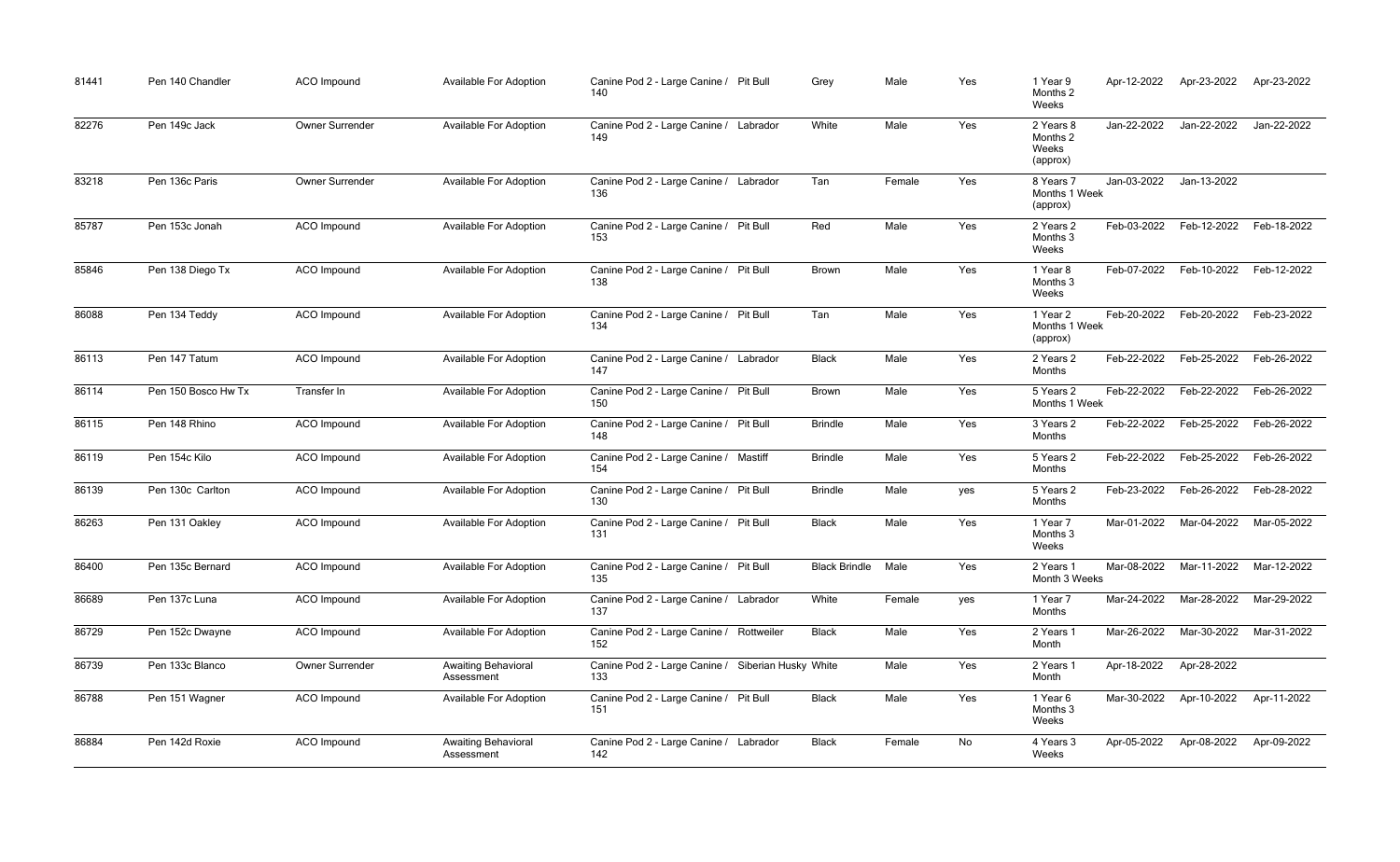| 87101 | Pen 129 Tank     | ACO Impound        | <b>Available For Adoption</b> | Canine Pod 2 - Large Canine /<br>129          | Pit Bull             | <b>Black</b>         | Male   | Yes | 4 Years 2<br>Weeks | Apr-13-2022 | Apr-16-2022 | Apr-18-2022 |
|-------|------------------|--------------------|-------------------------------|-----------------------------------------------|----------------------|----------------------|--------|-----|--------------------|-------------|-------------|-------------|
| 87169 | Pen 144 Quibble  | ACO Impound        | <b>Available For Adoption</b> | Canine Pod 2 - Large Canine /<br>144          | American Pit<br>Bull | White                | Male   | Yes | 6 Months<br>Week   | Apr-16-2022 | Apr-20-2022 | Apr-21-2022 |
| 87203 | Pen 128c Anemone | ACO Impound        | <b>Available For Adoption</b> | Canine Pod 2 - Large Canine /<br>128          | Pit Bull             | <b>Brown</b>         | Female | Yes | 3 Years<br>Week    | Apr-18-2022 | Apr-21-2022 | Apr-22-2022 |
| 87298 | Pen 145 Spork    | <b>ACO Impound</b> | <b>Available For Adoption</b> | Canine Pod 2 - Large Canine / Boxer<br>145    |                      | Brown                | Male   | No  | 2 Years<br>Week    | Apr-22-2022 | May-02-2022 | May-03-2022 |
| 87311 | Pen 139 Colander | ACO Impound        | <b>Available For Adoption</b> | Canine Pod 2 - Large Canine / Pit Bull<br>139 |                      | <b>Brown Brindle</b> | Female | Yes | 3 Years            | Apr-24-2022 | Apr-28-2022 | Apr-29-2022 |
| 87317 | Pen 146 Elijah   | ACO Impound        | <b>Available For Adoption</b> | Canine Pod 2 - Large Canine / Labrador<br>146 |                      | Brown                | Male   | Yes | 2 Years            | Apr-25-2022 | Apr-28-2022 | Apr-28-2022 |

# **Gwinnett County Animal Welfare and Enforcement Canine Pod 3 - Medium Canine**

| Animalld | <b>Animal Name</b>  | Source                 | <b>Status</b>                 | Shelter Loc. / Kennel                        | <b>Primary Breed Color</b>  |                | <b>Sex</b> | Spay / Neuter Age |                                            | Date In     | Due Date Out | <b>Available For</b><br><b>Adoption Date</b> |
|----------|---------------------|------------------------|-------------------------------|----------------------------------------------|-----------------------------|----------------|------------|-------------------|--------------------------------------------|-------------|--------------|----------------------------------------------|
| 53221    | Pen 164 Otto        | Owner Surrender        | <b>Available For Adoption</b> | Canine Pod 3 - Medium<br><b>Canine / 164</b> | Pit Bull                    | <b>Blue</b>    | Male       | Yes               | 7 Years 6<br>Months 1 Week<br>(approx)     | Mar-30-2022 | Mar-30-2022  | Mar-30-2022                                  |
| 59856    | Pen 161 Montana     | <b>ACO</b> Impound     | <b>Available For Adoption</b> | Canine Pod 3 - Medium<br>Canine / 161        | Pit Bull                    | Brown          | Male       | Yes               | 6 Years 3<br>Months 2<br>Weeks             | Apr-25-2022 | Apr-25-2022  | Apr-28-2022                                  |
| 76620    | Pen 179 Cali        | <b>Owner Surrender</b> | <b>Available For Adoption</b> | Canine Pod 3 - Medium<br>Canine / 179        | Pit Bull                    | Grey           | Female     | Yes               | 6 Years 6<br>Months 2<br>Weeks<br>(approx) | Dec-23-2021 | Dec-23-2021  | Dec-28-2021                                  |
| 80775    | Pen 162 Cary        | <b>ACO</b> Impound     | <b>Available For Adoption</b> | Canine Pod 3 - Medium<br>Canine / 162        | Pit Bull                    | <b>Black</b>   | Female     | Yes               | 1 Year 10<br>Months 2<br>Weeks             | Oct-25-2021 | Nov-04-2021  | Nov-04-2021                                  |
| 81840    | Pen 178c Luna       | Owner Surrender        | Available For Adoption        | Canine Pod 3 - Medium<br><b>Canine / 178</b> | Labrador                    | <b>Brindle</b> | Female     | Yes               | 2 Years 3<br>Months                        | Apr-07-2022 | Apr-16-2022  | Apr-18-2022                                  |
| 85122    | Pen 158c Bell       | Owner Surrender        | <b>Available For Adoption</b> | Canine Pod 3 - Medium<br><b>Canine / 158</b> | Pit Bull                    | Slate          | Female     | Yes               | 2 Years 4<br>Months                        | Feb-18-2022 | Feb-18-2022  | Feb-18-2022                                  |
| 85147    | Pen 176 Mcfly Hw Tx | <b>ACO</b> Impound     | <b>Available For Adoption</b> | Canine Pod 3 - Medium<br>Canine / 176        | Pit Bull                    | White          | Male       | Yes               | 1 Year 10<br>Months                        | Dec-23-2021 | Dec-28-2021  | Dec-30-2021                                  |
| 85256    | Pen 170c Linus      | <b>ACO</b> Impound     | <b>Available For Adoption</b> | Canine Pod 3 - Medium<br>Canine / 170        | Pit Bull                    | <b>Black</b>   | Male       | Yes               | 2 Years 3<br>Months 4<br>Weeks             | Dec-31-2021 | Jan-05-2022  | Jan-06-2022                                  |
| 85370    | Pen 168c Blue       | <b>ACO</b> Impound     | Available For Adoption        | Canine Pod 3 - Medium<br>Canine / 168        | American Pit<br><b>Bull</b> | White          | Male       | Yes               | 2 Years 3<br>Months 3<br>Weeks             | Mar-14-2022 | Mar-24-2022  | Mar-24-2022                                  |
| 85405    | Pen 180 Oreo Hwtx   | ACO Impound            | Available For Adoption        | Canine Pod 3 - Medium<br>Canine / 180        | Pit Bull                    | <b>Black</b>   | Female     | Yes               | 2 Years 3<br>Months 2<br>Weeks             | Jan-10-2022 | Jan-20-2022  | Jan-21-2022                                  |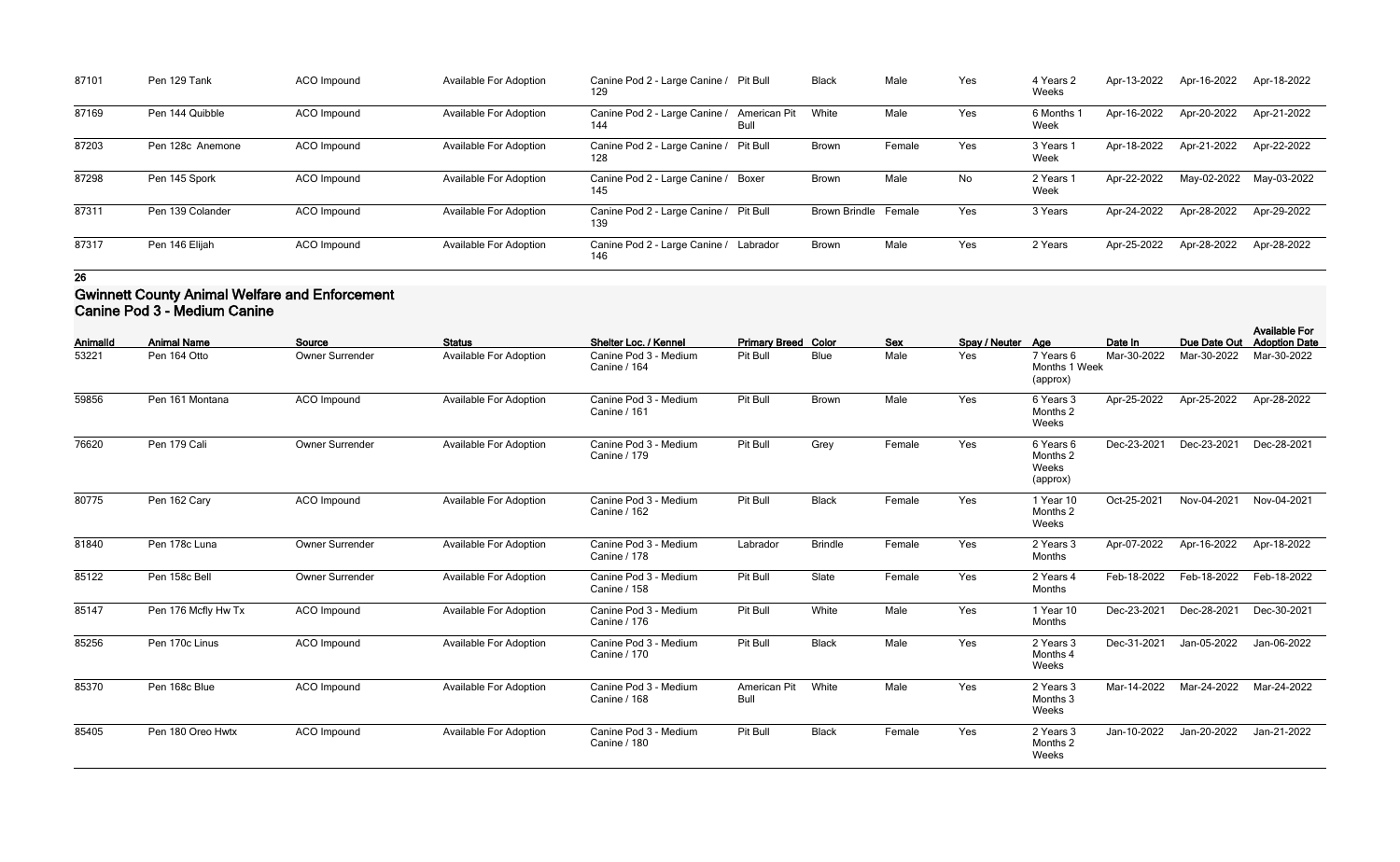| 85466 | Pen 181c Boss    | <b>Owner Surrender</b> | Available For Adoption                   | Canine Pod 3 - Medium<br>Canine / 181        | English<br>Foxhound  | <b>Tri Color</b>            | Male   | Yes | 4 Years 3<br>Months 2<br>Weeks             | Jan-13-2022 | Jan-13-2022                         | Jan-14-2022 |
|-------|------------------|------------------------|------------------------------------------|----------------------------------------------|----------------------|-----------------------------|--------|-----|--------------------------------------------|-------------|-------------------------------------|-------------|
| 85687 | Pen 182 Sasha    | <b>ACO</b> Impound     | Available For Adoption                   | Canine Pod 3 - Medium<br><b>Canine / 182</b> | Pit Bull             | <b>Brown Brindle Female</b> |        | yes | 1 Year 8<br>Months 4<br>Weeks              | Jan-29-2022 | Feb-02-2022                         | Feb-03-2022 |
| 85802 | Pen 175c Churizo | <b>ACO</b> Impound     | Available For Adoption                   | Canine Pod 3 - Medium<br><b>Canine / 175</b> | Pit Bull             | <b>Brown Brindle Male</b>   |        | Yes | 4 Years 2<br>Months 3<br>Weeks<br>(approx) | Feb-04-2022 | Feb-08-2022                         | Feb-09-2022 |
| 86084 | Pen 173c Orca    | <b>ACO</b> Impound     | Available For Adoption                   | Canine Pod 3 - Medium<br>Canine / 173        | Pit Bull             | <b>Brown Brindle Male</b>   |        | Yes | 4 Years 2<br>Months 1 Week                 | Feb-19-2022 | Feb-24-2022                         | Feb-25-2022 |
| 86257 | Pen 167c Ciara   | <b>ACO</b> Impound     | <b>Available For Adoption</b>            | Canine Pod 3 - Medium<br>Canine / 167        | Pit Bull             | <b>Brown</b>                | Female | Yes | 2 Years 1<br>Month 3 Weeks                 | Mar-01-2022 | Mar-04-2022                         | Mar-05-2022 |
| 86332 | Pen 171 Zuri     | <b>Owner Surrender</b> | Available For Adoption                   | Canine Pod 3 - Medium<br>Canine / 171        | Shepherd             | Tan                         | Female | Yes | 2 Years 1<br>Month 3 Weeks                 | Apr-08-2022 | Apr-16-2022                         | Apr-16-2022 |
| 86781 | Pen 165 Midori   | <b>ACO</b> Impound     | Available For Adoption                   | Canine Pod 3 - Medium<br>Canine / 165        | <b>Blue Heeler</b>   | <b>Brown</b>                | Female | Yes | 2 Years 4<br>Weeks                         | Mar-29-2022 | Apr-01-2022                         | Apr-02-2022 |
| 86852 | Pen 169 Brooklyn | <b>ACO</b> Impound     | <b>Available For Adoption</b>            | Canine Pod 3 - Medium<br>Canine / 169        | Pit Bull             | Grey                        | Female | Yes | 5 Years 3<br>Months 3<br>Weeks             | Apr-04-2022 | Apr-14-2022                         | Apr-14-2022 |
| 86883 | Pen 156 Heyoo    | <b>Owner Surrender</b> | <b>Available For Adoption</b>            | Canine Pod 3 - Medium<br>Canine / 156        | <b>Border Collie</b> | <b>Black</b>                | Male   | Yes | 1 Year 3<br>Weeks                          | Apr-13-2022 | Apr-13-2022                         | Apr-09-2022 |
| 86918 | Pen 163 Fez      | <b>ACO</b> Impound     | Available For Adoption                   | Canine Pod 3 - Medium<br>Canine / 163        | Pit Bull             | <b>Black</b>                | Male   | Yes | 2 Years 2<br>Weeks                         | Apr-06-2022 | Apr-09-2022                         | Apr-11-2022 |
| 86958 | Pen 159 Boy      | <b>ACO</b> Impound     | <b>Available For Adoption</b>            | Canine Pod 3 - Medium<br>Canine / 159        | Pit Bull             | <b>Black</b>                | Male   | Yes | 1 Year 3<br>Weeks                          | Apr-07-2022 | Apr-10-2022                         | Apr-12-2022 |
| 87003 | Pen 174 Biscotti | <b>ACO</b> Impound     | <b>Available For Adoption</b>            | Canine Pod 3 - Medium<br>Canine / 174        | Shepherd             | <b>Brindle</b>              | Male   | Yes | 2 Years 3<br>Weeks                         | Apr-08-2022 | Apr-11-2022                         | Apr-12-2022 |
| 87021 | Pen 172 Orion    | ACO Impound            | <b>Available For Adoption</b>            | Canine Pod 3 - Medium<br>Canine / 172        | Pit Bull             | Grey                        | Male   | Yes | 3 Years 2<br>Weeks                         |             | Apr-09-2022 Apr-13-2022 Apr-14-2022 |             |
| 87044 | Pen 160c Tsunami | ACO Impound            | <b>Awaiting Behavioral</b><br>Assessment | Canine Pod 3 - Medium<br>Canine / 160        | Shiba Inu            | Cream                       | Male   | Yes | 4 Years 2<br>Weeks                         | Apr-11-2022 | Apr-14-2022                         | Apr-15-2022 |
| 87146 | Pen 166 Duke     | Owner Surrender        | <b>Available For Adoption</b>            | Canine Pod 3 - Medium<br>Canine / 166        | Pit Bull             | <b>Brown</b>                | Male   | Yes | 5 Years 2<br>Weeks<br>(approx)             | Apr-28-2022 | Apr-28-2022                         | Apr-19-2022 |
| 87184 | Pen 177 Chloe    | ACO Impound            | <b>Available For Adoption</b>            | Canine Pod 3 - Medium<br>Canine / 177        | Labrador             | Grey                        | Female | Yes | 7 Months 1<br>Week                         | Apr-17-2022 | Apr-17-2022                         | Apr-18-2022 |

# **Gwinnett County Animal Welfare and Enforcement Canine Pod 4 - Large Puppy**

| <b>AnimalId</b> | <b>Animal Name</b> | Source                 | <b>Status</b>                 | <b>Shelter Loc. / Kennel</b>        | <b>Primary Breed Color</b>              |       | <b>Sex</b> | Spay / Neuter Age |                               | Date In     | Due Date Out |
|-----------------|--------------------|------------------------|-------------------------------|-------------------------------------|-----------------------------------------|-------|------------|-------------------|-------------------------------|-------------|--------------|
| 82773           | Pen 196c Maggie    | <b>Owner Surrender</b> | <b>Available For Adoption</b> | Canine Pod 4 - Large Puppy /<br>196 | German<br>Shorthaired<br><b>Pointer</b> | White | Female     | Yes               | 8 Years,<br>Months 4<br>Weeks | Feb-03-2022 | Feb-03-2022  |

| Color | Sex    | Spay / Neuter | Aae                            | Date In     | Due Date Out | <b>Available For</b><br><b>Adoption Date</b> |
|-------|--------|---------------|--------------------------------|-------------|--------------|----------------------------------------------|
| White | Female | Yes           | 8 Years 7<br>Months 4<br>Weeks | Feb-03-2022 | Feb-03-2022  | Feb-03-2022                                  |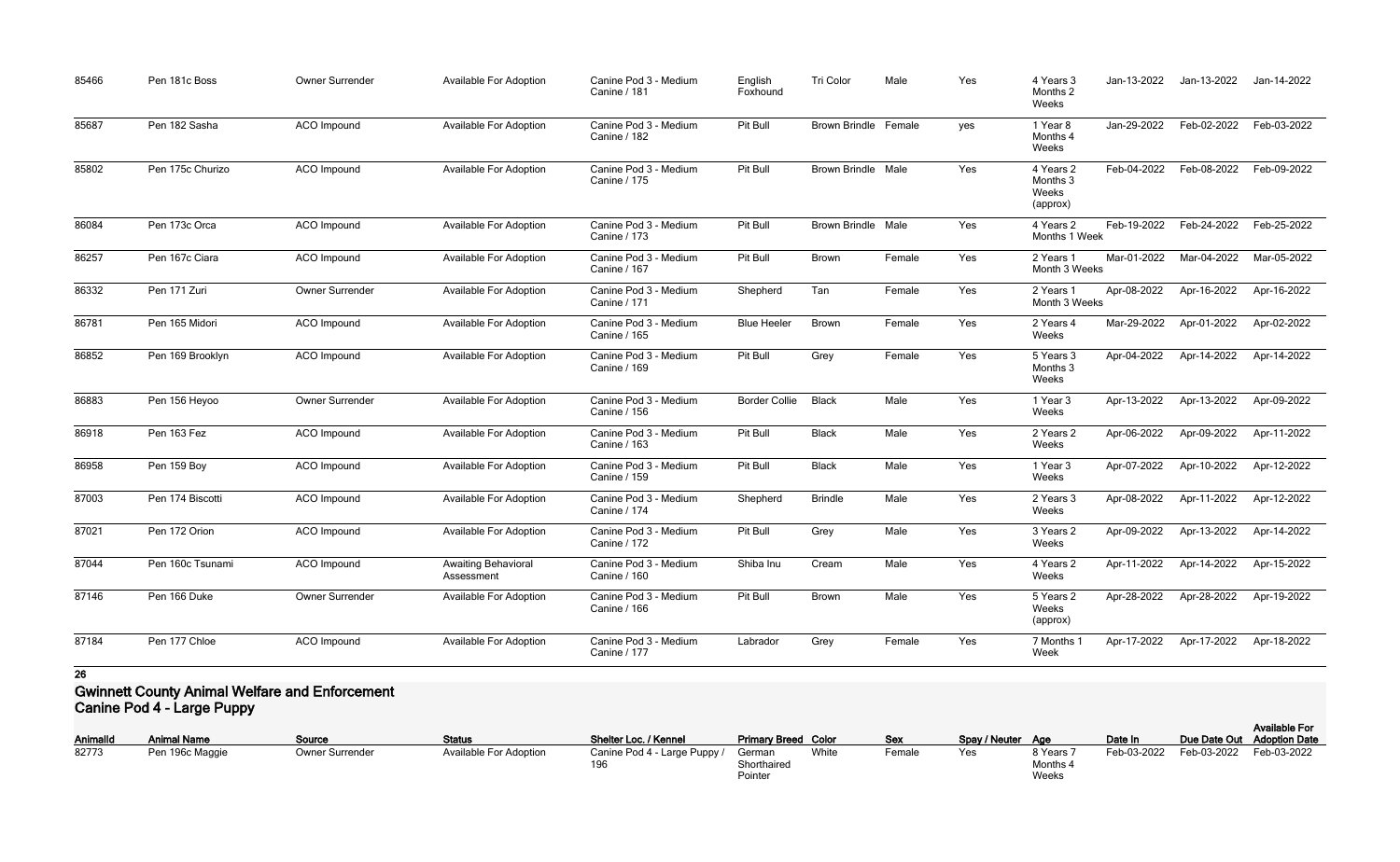| 85866 | Pen 189 Ms. Piggy Hw Tx | Transfer In        | <b>Available For Adoption</b> | Canine Pod 4 - Large Puppy /<br>189 | Pit Bull                             | <b>Brown</b>         | Female | Yes       | 2 Years 2<br>Months 2<br>Weeks        | Feb-08-2022 | Feb-08-2022 | Feb-12-2022 |
|-------|-------------------------|--------------------|-------------------------------|-------------------------------------|--------------------------------------|----------------------|--------|-----------|---------------------------------------|-------------|-------------|-------------|
| 86301 | Pen 197c Pippin         | Owner Surrender    | <b>Available For Adoption</b> | Canine Pod 4 - Large Puppy /<br>197 | Pit Bull                             | <b>Black</b>         | Male   | Yes       | 1 Year 1 Month Apr-18-2022<br>3 Weeks |             | Apr-18-2022 | Apr-18-2022 |
| 86394 | Pen 186 Carin           | <b>ACO</b> Impound | <b>Available For Adoption</b> | Canine Pod 4 - Large Puppy /<br>186 | <b>Pit Bull</b>                      | Red                  | Female | Yes       | 4 Years 1<br>Month 3 Weeks            | Mar-08-2022 | Mar-09-2022 | Mar-09-2022 |
| 86572 | Pen 194 Smiley          | <b>ACO</b> Impound | <b>Available For Adoption</b> | Canine Pod 4 - Large Puppy /<br>194 | Labrador                             | <b>Black</b>         | Female | Yes       | 3 Years 1<br>Month 1 Week<br>(approx) | Mar-18-2022 | Mar-21-2022 | Mar-22-2022 |
| 86588 | Pen 185 Chocolate       | <b>ACO</b> Impound | <b>Available For Adoption</b> | Canine Pod 4 - Large Puppy /<br>185 | Staffordshire<br><b>Bull Terrier</b> | <b>Brown</b>         | Female | Yes       | 1 Year 1 Month Mar-19-2022<br>1 Week  |             | Apr-09-2022 |             |
| 86821 | Pen 188 Matt            | <b>ACO</b> Impound | <b>Available For Adoption</b> | Canine Pod 4 - Large Puppy /<br>188 | Pit Bull                             | <b>Brown</b>         | Male   | Yes       | 4 Years 4<br>Weeks                    | Apr-01-2022 | Apr-04-2022 | Apr-05-2022 |
| 86827 | Pen 191 Bamboo          | <b>ACO</b> Impound | <b>Available For Adoption</b> | Canine Pod 4 - Large Puppy /<br>191 | Shepherd                             | Tan                  | Female | Yes       | 1 Year 4<br>Weeks                     | Apr-01-2022 | Apr-11-2022 | Apr-12-2022 |
| 87060 | Pen 195 Ghost           | <b>ACO</b> Impound | <b>Available For Adoption</b> | Canine Pod 4 - Large Puppy /<br>195 | American<br><b>Bulldog</b>           | White                | Male   | Yes       | 1 Year 2<br>Weeks                     | Apr-22-2022 | Apr-25-2022 | Apr-25-2022 |
| 87177 | Pen 184 Gretel          | <b>ACO</b> Impound | <b>Available For Adoption</b> | Canine Pod 4 - Large Puppy /<br>184 | Australian<br>Cattledog              | Red                  | Female | Yes       | 1 Year 1 Week Apr-16-2022             |             | Apr-20-2022 | Apr-21-2022 |
| 87258 | Pen 190 Shadow          | <b>ACO</b> Impound | <b>Available For Adoption</b> | Canine Pod 4 - Large Puppy /<br>190 | Labrador                             | <b>Brown Brindle</b> | Female | <b>No</b> | 6 Years<br>(approx)                   | Apr-21-2022 | May-01-2022 | May-03-2022 |
| 87328 | Pen 187 Frisco          | <b>ACO</b> Impound | <b>Available For Adoption</b> | Canine Pod 4 - Large Puppy /<br>187 | Golden<br>Retriever                  | Yellow               | Male   | No        | 4 Months<br>(approx)                  | Apr-26-2022 | Apr-29-2022 | Apr-30-2022 |
| 87441 | Pen 192 Damon           | <b>ACO</b> Impound | <b>Available For Adoption</b> | Canine Pod 4 - Large Puppy<br>192   | Pit Bull                             | Grey                 | Male   | No        | 4 Months                              | Apr-28-2022 | May-02-2022 | May-03-2022 |

# **Gwinnett County Animal Welfare and Enforcement Canine Pod 4 - Large Puppy Annex**

| Animalld | <b>Animal Name</b>    | Source                 | <b>Status</b>                 | Shelter Loc. / Kennel                     | <b>Primary Breed Color</b> |                | <b>Sex</b> | Spay / Neuter Age |                                | Date In     | Due Date Out | <b>Available For</b><br><b>Adoption Date</b> |
|----------|-----------------------|------------------------|-------------------------------|-------------------------------------------|----------------------------|----------------|------------|-------------------|--------------------------------|-------------|--------------|----------------------------------------------|
| 84346    | Pen 203c Alex Trebark | ACO Impound            | <b>Available For Adoption</b> | Canine Pod 4 - Large Puppy<br>Annex / 203 | Pit Bull                   | <b>Black</b>   | Male       | Yes               | 3 Years 5<br>Months 2<br>Weeks | Nov-10-2021 | Nov-15-2021  | Nov-16-2021                                  |
| 85865    | Pen 202c Little       | ACO Impound            | <b>Available For Adoption</b> | Canine Pod 4 - Large Puppy<br>Annex / 202 | Pit Bull                   | <b>Black</b>   | Male       | Yes               | 1 Year 2<br>Months 3<br>Weeks  | Apr-04-2022 | Apr-04-2022  | Apr-18-2022                                  |
| 86015    | Pen 208 Beau Hwtx     | ACO Impound            | <b>Available For Adoption</b> | Canine Pod 4 - Large Puppy<br>Annex / 208 | Labrador                   | <b>Brindle</b> | Male       | Yes               | 2 Years 2<br>Months 1 Week     | Feb-15-2022 | Feb-18-2022  | Feb-23-2022                                  |
| 86261    | 205 Ken Hw Tx         | <b>ACO</b> Impound     | <b>Available For Adoption</b> | Canine Pod 4 - Large Puppy<br>Annex / 205 | Labrador                   | <b>Brown</b>   | Male       | Yes               | 4 Years 1<br>Month 3 Weeks     | Mar-01-2022 | Mar-04-2022  | Mar-07-2022                                  |
| 86324    | Pen 199 Celia Hw Tx   | <b>ACO</b> Impound     | <b>Available For Adoption</b> | Canine Pod 4 - Large Puppy<br>Annex / 199 | Pit Bull                   | Grey           | Female     | Yes               | 3 Years 1<br>Month 3 Weeks     | Mar-04-2022 | Mar-14-2022  | Apr-14-2022                                  |
| 86525    | Pen 206c Honey        | <b>Owner Surrender</b> | <b>Available For Adoption</b> | Canine Pod 4 - Large Puppy<br>Annex / 206 | Pointer                    | White          | Female     | Yes               | 2 Years 1<br>Month 2 Weeks     | Apr-04-2022 | Apr-04-2022  | Apr-04-2022                                  |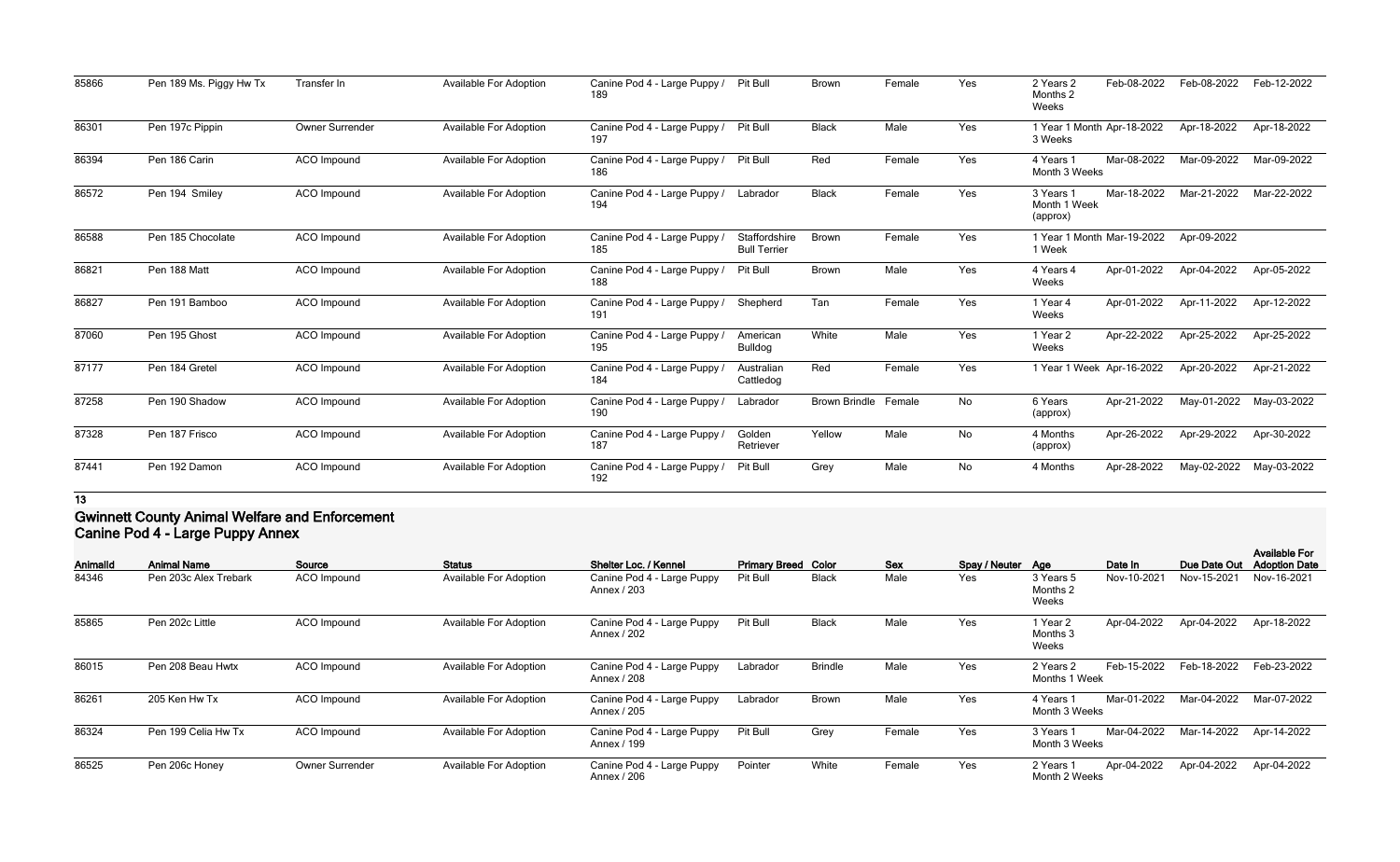| 86550 | Pen 209 Honey Bun | <b>Owner Surrender</b> | Available For Adoption                                  | Canine Pod 4 - Large Puppy<br>Annex / 209 | Pit Bull           | <b>Brown</b>   | Female | Yes       | 2 Years 1<br>Month 1 Week<br>(approx)  | Mar-26-2022 | Mar-26-2022 | Mar-26-2022 |
|-------|-------------------|------------------------|---------------------------------------------------------|-------------------------------------------|--------------------|----------------|--------|-----------|----------------------------------------|-------------|-------------|-------------|
| 86712 | Pen 207 Sarina    | ACO Impound            | <b>Available For Adoption</b>                           | Canine Pod 4 - Large Puppy<br>Annex / 207 | Terrier            | White          | Female | Yes       | 1 Year 1 Month Apr-08-2022<br>(approx) |             | Apr-18-2022 | Apr-18-2022 |
| 87176 | Pen 211 Hansel    | ACO Impound            | Available For Adoption                                  | Canine Pod 4 - Large Puppy<br>Annex / 211 | <b>Blue Heeler</b> | Brown          | Male   | Yes       | 1 Year 1 Week Apr-16-2022              |             | Apr-20-2022 | Apr-21-2022 |
| 87301 | Pen 210 Bullet    | ACO Impound            | Available For Adoption                                  | Canine Pod 4 - Large Puppy<br>Annex / 210 | German<br>Shepherd | Tan            | Male   | yes       | 5 Months<br>(approx)                   | Apr-23-2022 | Apr-27-2022 | Apr-28-2022 |
| 87333 | Pen 204 Millie    | ACO Impound            | Available for Adoption -<br><b>Awaiting Spay/Neuter</b> | Canine Pod 4 - Large Puppy<br>Annex / 204 | Labrador           | <b>Black</b>   | Female | <b>No</b> | 6 Months                               | Apr-26-2022 | Apr-29-2022 | Apr-30-2022 |
| 87357 | Pen 201 Heist     | <b>Owner Surrender</b> | Available For Adoption                                  | Canine Pod 4 - Large Puppy<br>Annex / 201 | Pit Bull           | <b>Brown</b>   | Male   | yes       | 5 Years                                | Apr-27-2022 | Apr-27-2022 | Apr-27-2022 |
| 87358 | Pen 200 Zoe       | <b>Owner Surrender</b> | Available For Adoption                                  | Canine Pod 4 - Large Puppy<br>Annex / 200 | Pit Bull           | Tan            | Female | yes       | 5 Years                                | Apr-27-2022 | Apr-27-2022 | Apr-27-2022 |
| 87416 | Pen 198 Gabriel   | <b>ACO</b> Impound     | <b>Available For Adoption</b>                           | Canine Pod 4 - Large Puppy<br>Annex / 198 | Pit Bull           | <b>Brindle</b> | Male   | No        | 3 Years                                | Apr-28-2022 | May-02-2022 | May-03-2022 |

# **Gwinnett County Animal Welfare and Enforcement Canine Pod 5 - Small Puppy**

| Animalld | <b>Animal Name</b> | Source      | <b>Status</b>                 | Shelter Loc. / Kennel        | <b>Primary Breed Color</b> |                    | <b>Sex</b> | Spay / Neuter Age |         | Date In     | Due Date Out Adoption Date          | <b>Available For</b> |
|----------|--------------------|-------------|-------------------------------|------------------------------|----------------------------|--------------------|------------|-------------------|---------|-------------|-------------------------------------|----------------------|
| 87300    | Pen 223c Joey      | ACO Impound | <b>Available For Adoption</b> | Canine Pod 5 - Small Puppy / | Shih Tzu                   | White              | Male       | No.               | 3 Years | Apr-23-2022 | May-03-2022 May-04-2022             |                      |
| 87306    | Pen 221 Ladle      | ACO Impound | <b>Available For Adoption</b> | Canine Pod 5 - Small Puppy / | Chihuahua                  | <b>Black Brown</b> | Male       | Yes               | 4 Years |             | Apr-24-2022 Apr-28-2022 Apr-29-2022 |                      |
| 87345    | Pen 227 Juniper    | ACO Impound | <b>Available For Adoption</b> | Canine Pod 5 - Small Puppy / | Chihuahua                  | White              | Female     | No                | 5 Years | Apr-27-2022 | Apr-30-2022                         | May-02-2022          |

#### **3**

# **Gwinnett County Animal Welfare and Enforcement Canine Pod 5 - Small Puppy Annex**

|                 | Ganine Pou 5 - Small Puppy Annex |                 |                                          |                                           |                            |              |            |                   |                    |                         |                                     |                                                    |
|-----------------|----------------------------------|-----------------|------------------------------------------|-------------------------------------------|----------------------------|--------------|------------|-------------------|--------------------|-------------------------|-------------------------------------|----------------------------------------------------|
| <b>AnimalId</b> | <b>Animal Name</b>               | Source          | <b>Status</b>                            | <b>Shelter Loc. / Kennel</b>              | <b>Primary Breed Color</b> |              | <b>Sex</b> | Spay / Neuter Age |                    | Date In                 |                                     | <b>Available For</b><br>Due Date Out Adoption Date |
| 87028           | Pen 220d Pixar                   | Owner Surrender | <b>Awaiting Behavioral</b><br>Assessment | Canine Pod 5 - Small Puppy<br>Annex / 220 | Terrier                    | White        | Male       | Yes               | 3 Years 2<br>Weeks | Apr-20-2022 Apr-20-2022 |                                     |                                                    |
| 87418           | Pen 228d Camellia                | ACO Impound     | <b>Available For Adoption</b>            | Canine Pod 5 - Small Puppy<br>Annex / 228 | Chihuahua                  | <b>Black</b> | Female     | No                | 2 Years            |                         | Apr-28-2022 May-02-2022 May-03-2022 |                                                    |
|                 |                                  |                 |                                          |                                           |                            |              |            |                   |                    |                         |                                     |                                                    |
|                 |                                  |                 |                                          |                                           |                            |              |            |                   |                    |                         |                                     |                                                    |

# **Gwinnett County Animal Welfare and Enforcement ER**

| <b>AnimalId</b> | <b>Animal Name</b> | <u>Source</u>      | <u>Status</u>                       | Shelter Loc. / Kennel | <b>Primary Breed Color</b> | <u>Sex</u> | Spay / Neuter Age |         | Date In     | Due Date Out |
|-----------------|--------------------|--------------------|-------------------------------------|-----------------------|----------------------------|------------|-------------------|---------|-------------|--------------|
| 87318           | r Dale             | <b>ACO Impound</b> | Awaiting Vet Exam / Health<br>Check |                       | Domestic Short Brown Tabby | Male       | No                | 4 Weeks | Apr-25-2022 | Apr-25-2022  |

| Color       | Sex  | Spay / Neuter | Aae     | Date In     |             | <b>Available For</b><br>Due Date Out Adoption Date |
|-------------|------|---------------|---------|-------------|-------------|----------------------------------------------------|
| Brown Tabby | Male | No            | 4 Weeks | Apr-25-2022 | Apr-25-2022 |                                                    |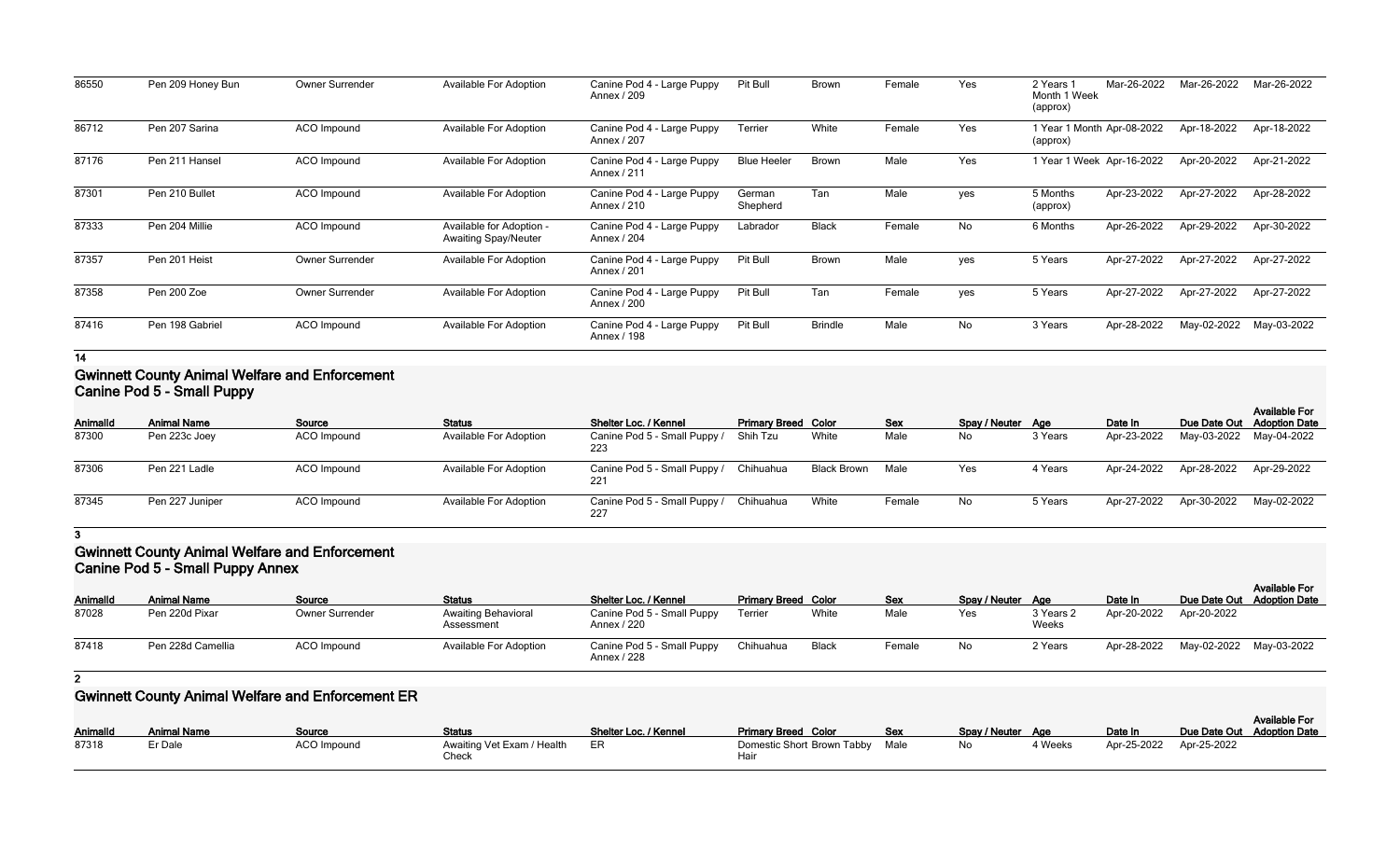| 87320 | Er Chip | ACO Impound | Awaiting Vet Exam / Health | ЕF | Domestic Short Brown Tabby | Male |
|-------|---------|-------------|----------------------------|----|----------------------------|------|
|       |         |             | Check                      |    | на                         |      |

# **Gwinnett County Animal Welfare and Enforcement Exotic Room**

| <b>EXOUC ROOM</b> |                    |                            |                         |                       |                            |              |         |                   |                                |             |              |                                              |
|-------------------|--------------------|----------------------------|-------------------------|-----------------------|----------------------------|--------------|---------|-------------------|--------------------------------|-------------|--------------|----------------------------------------------|
| Animalld          | <b>Animal Name</b> | Source                     | <b>Status</b>           | Shelter Loc. / Kennel | <b>Primary Breed Color</b> |              | Sex     | Spay / Neuter Age |                                | Date In     | Due Date Out | <b>Available For</b><br><b>Adoption Date</b> |
| 86002             | Tank 3             | Humane Officer Surrendered | Protective Custody/Hold | Exotic Room / Tank 3  | Rat                        | <b>Brown</b> | Unknown | Unknown           | Adult                          | Feb-14-2022 | Feb-14-2022  |                                              |
| 86004             | Tank 3             | Humane Officer Surrendered | Protective Custody/Hold | Exotic Room / Tank 3  | Rat                        | Beige        | Unknown | Unknown           | 2 Years 2<br>Months 2<br>Weeks | Feb-14-2022 | Feb-14-2022  |                                              |
| 86005             | Tank 3             | Humane Officer Surrendered | Protective Custody/Hold | Exotic Room / Tank 3  | Rat                        | Beige        | Unknown | Unknown           | Adult                          | Feb-14-2022 | Feb-14-2022  |                                              |
| 86006             | Tank 3             | Humane Officer Surrendered | Protective Custody/Hold | Exotic Room / Tank 3  | Rat                        | Grey         | Unknown | Unknown           | 2 Years 2<br>Months 2<br>Weeks | Feb-14-2022 | Feb-14-2022  |                                              |
| 86007             | Tank 3             | Humane Officer Surrendered | Protective Custody/Hold | Exotic Room / Tank 3  | Rat                        | Beige        | Unknown | Unknown           | Adult                          | Feb-14-2022 | Feb-14-2022  |                                              |
| 86009             | Tank 2 Ralph       | Humane Officer Surrendered | Protective Custody/Hold | Exotic Room / Tank 2  | Turtle                     | <b>Brown</b> | Unknown | Unknown           | Adult                          | Feb-14-2022 | Feb-14-2022  |                                              |
| 87363             | Gerbil Pup         | Humane Officer Surrendered | Protective Custody/Hold | Exotic Room / Tank 3  | gerbil                     | <b>Brown</b> | Unknown | Unknown           |                                | Apr-27-2022 | Apr-27-2022  |                                              |
| 87364             | Gerbil Pup         | Humane Officer Surrendered | Protective Custody/Hold | Exotic Room / Tank 3  | gerbil                     | <b>Brown</b> | Unknown | Unknown           |                                | Apr-27-2022 | Apr-27-2022  |                                              |
| 87365             | Gerbil Pup         | Humane Officer Surrendered | Protective Custody/Hold | Exotic Room / Tank 3  | gerbil                     | <b>Brown</b> | Unknown | Unknown           |                                | Apr-27-2022 | Apr-27-2022  |                                              |
| 87366             | Gerbil Pup         | Humane Officer Surrendered | Protective Custody/Hold | Exotic Room / Tank 3  | gerbil                     | <b>Brown</b> | Unknown | Unknown           |                                | Apr-27-2022 | Apr-27-2022  |                                              |
| 87367             | Gerbil Pup         | Humane Officer Surrendered | Protective Custody/Hold | Exotic Room / Tank 3  | gerbil                     | <b>Brown</b> | Unknown | Unknown           |                                | Apr-27-2022 | Apr-27-2022  |                                              |

# **11**

## **Gwinnett County Animal Welfare and Enforcement Feline Pod 1 <1 Year**

| <b>AnimalId</b> | <b>Animal Name</b> | Source          | <b>Status</b>                 | <b>Shelter Loc. / Kennel</b> | <b>Primary Breed Color</b>                 | <b>Sex</b> | Spay / Neuter Age |                      | Date In     |             | <b>Available For</b><br>Due Date Out Adoption Date |
|-----------------|--------------------|-----------------|-------------------------------|------------------------------|--------------------------------------------|------------|-------------------|----------------------|-------------|-------------|----------------------------------------------------|
| 87375           | Pen 21c Reba       | Owner Surrender | <b>Available For Adoption</b> | Feline Pod 1 <1 Year / 021   | Domestic Short Orange Tabby Female<br>Hair |            | Yes               | 4 Months<br>(approx) | Apr-27-2022 | Apr-27-2022 | Apr-29-2022                                        |
| 87376           | Pen 21c Amber      | Owner Surrender | <b>Available For Adoption</b> | Feline Pod 1 <1 Year / 021   | Domestic Short Orange Tabby Female<br>Hair |            | Yes               | 4 Months<br>(approx) | Apr-27-2022 | Apr-27-2022 | Apr-29-2022                                        |
| 87377           | Pen 20c Kelly      | Owner Surrender | <b>Available For Adoption</b> | Feline Pod 1 <1 Year / 020   | Domestic Short Grey<br>Hair                | Male       | Yes               | 4 Months<br>(approx) | Apr-27-2022 | Apr-27-2022 | Apr-29-2022                                        |

# **3**

# **Gwinnett County Animal Welfare and Enforcement Feline Pod 2 Adult**

|                 | $\sim$ . The state of $\sim$ . The state of $\sim$ |             |                               |                          |                              |            |                   |                         |             |             |                                                    |
|-----------------|----------------------------------------------------|-------------|-------------------------------|--------------------------|------------------------------|------------|-------------------|-------------------------|-------------|-------------|----------------------------------------------------|
| <b>AnimalId</b> | <b>Animal Name</b>                                 | Source      | <b>Status</b>                 | Shelter Loc. / Kennel    | <b>Primary Breed Color</b>   | <b>Sex</b> | Spay / Neuter Age |                         | Date In     |             | <b>Available For</b><br>Due Date Out Adoption Date |
| 87263           | Pen 31/32 Chanel                                   | ACO Impound | <b>Available For Adoption</b> | Feline Pod 2 Adult / 031 | Domestic Short Black<br>Hair | Female     | Yes               | Year 9<br>Months 1 Week | Apr-21-2022 | Apr-30-2022 | May-02-2022                                        |
| 87393           | Pen 29                                             | ACO Impound | Available For Adoption        | Feline Pod 2 Adult / 029 | Domestic Short Black<br>Hair | Male       | Yes               | 15 Years                | Apr-27-2022 | Apr-30-2022 | Apr-30-2022                                        |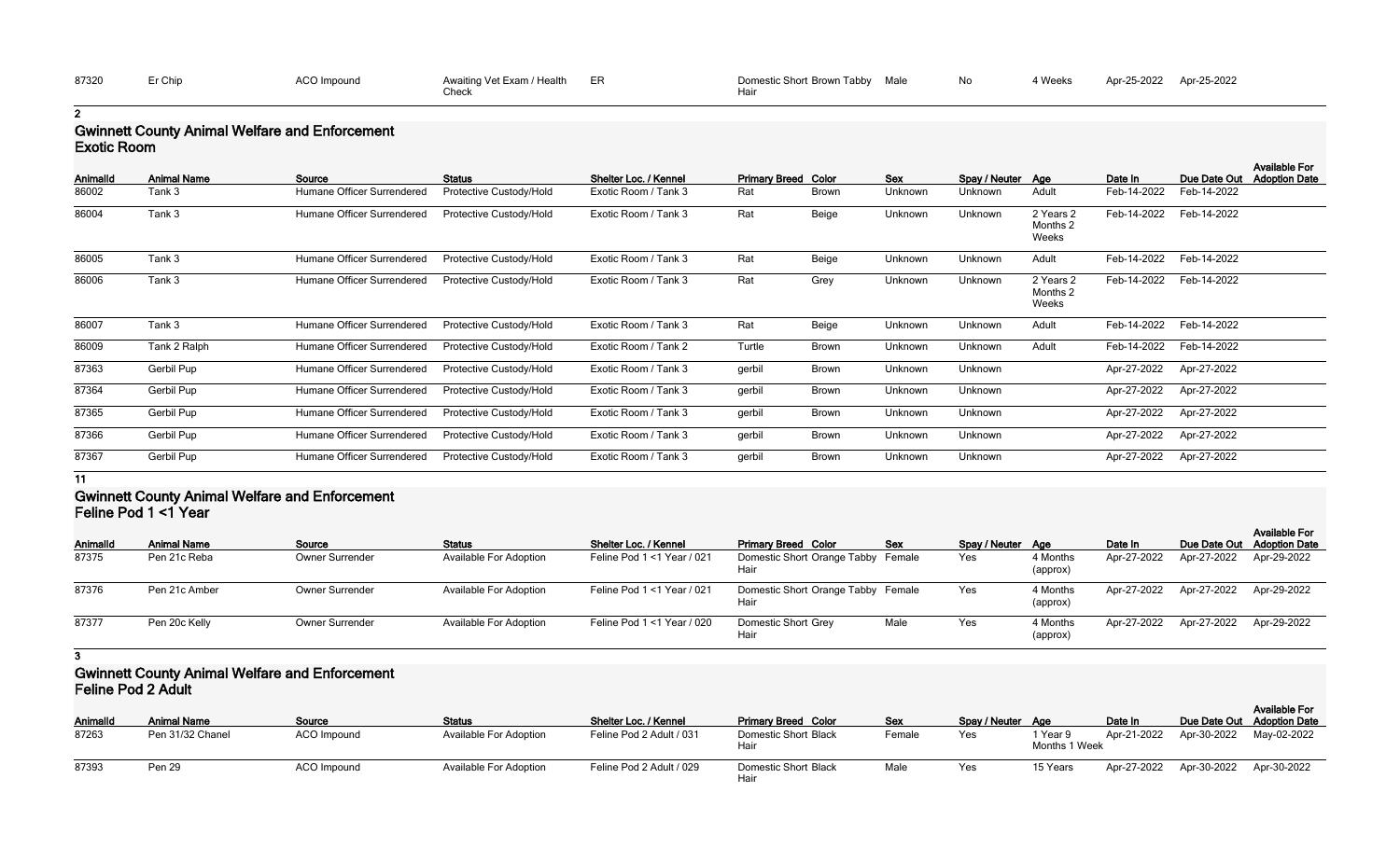# **2 Gwinnett County Animal Welfare and Enforcement Holding Canine**

| Animalld              | <b>Animal Name</b>                                    | Source             | <b>Status</b>                                           | Shelter Loc. / Kennel | <b>Primary Breed Color</b> |                           | <b>Sex</b> | Spay / Neuter Age |                                        | Date In     | Due Date Out | <b>Available For</b><br><b>Adoption Date</b>       |
|-----------------------|-------------------------------------------------------|--------------------|---------------------------------------------------------|-----------------------|----------------------------|---------------------------|------------|-------------------|----------------------------------------|-------------|--------------|----------------------------------------------------|
| 67690                 | Dh 3 Lucky Hw +                                       | <b>ACO</b> Impound | Available For Adoption                                  | Holding Canine / 3    | Pit Bull                   | <b>Black</b>              | Male       | yes               | 3 Years 10<br>Months 2<br>Weeks        | Mar-27-2022 | Mar-27-2022  | Mar-31-2022                                        |
| 71295                 | Dh17 Boi Hw+                                          | ACO Impound        | Available for Adoption -<br><b>Awaiting Spay/Neuter</b> | Holding Canine / 17   | Pit Bull                   | <b>Brown</b>              | Male       | Yes               | 4 Years 1<br>Week                      | Apr-18-2022 | Apr-28-2022  | Apr-30-2022                                        |
| 72042                 | Dh18 Jasper Hw++                                      | Owner Surrender    | Available For Adoption                                  | Holding Canine / 18   | Pit Bull                   | <b>Brown</b>              | Male       | yes               | 4 Years 4<br>Months 2<br>Weeks         | Mar-23-2022 | Mar-23-2022  | Mar-23-2022                                        |
| 73134                 | Dh-16c Choji                                          | Owner Surrender    | Available For Adoption                                  | Holding Canine / 16   | Labrador                   | White                     | Male       | Yes               | 3 Years                                | Jan-24-2022 | Mar-30-2022  |                                                    |
| 86318                 | Dh 11 Hoops Hw++                                      | ACO Impound        | <b>Available For Adoption</b>                           | Holding Canine / 11   | Pit Bull                   | Tan                       | Male       | yes               | 2 Years 1<br>Month 3 Weeks<br>(approx) | Mar-04-2022 | Mar-14-2022  |                                                    |
| 86347                 | Dh7 Malibu Hw++                                       | <b>ACO</b> Impound | Available For Adoption                                  | Holding Canine / 7    | Pit Bull                   | Tan                       | Female     | yes               | 4 Years 1<br>Month 3 Weeks             | Mar-06-2022 | Mar-11-2022  |                                                    |
| 86485                 | Dh-10 Bambino                                         | ACO Impound        | Available For Adoption                                  | Holding Canine / 10   | Shepherd                   | <b>Black</b>              | Male       | Yes               | 2 Years 1<br>Month                     | Mar-12-2022 | Mar-17-2022  |                                                    |
| 86585                 | Dh4 Michelle Hw++                                     | ACO Impound        | Available For Adoption                                  | Holding Canine / 4    | Pit Bull                   | <b>Brown Brindle</b>      | Female     | yes               | 3 Years 1<br>Month 1 Week              | Mar-18-2022 | Mar-21-2022  | Mar-22-2022                                        |
| 86699                 | Dh-14 Thor                                            | Owner Surrender    | Available For Adoption                                  | Holding Canine / 14   | Pit Bull                   | Tan                       | Male       | Yes               | 2 Years 1<br>Month (approx)            | Apr-20-2022 | Apr-20-2022  | Apr-20-2022                                        |
| 86764                 | Dh12 Charleston Hw +                                  | ACO Impound        | Available For Adoption                                  | Holding Canine / 12   | Pit Bull                   | <b>Black Brown</b>        | Male       | Yes               | 2 Years 1<br>Month                     | Mar-28-2022 | Mar-31-2022  | Apr-02-2022                                        |
| 86863                 | Dh1 Mollie Hw++                                       | Owner Surrender    | Available For Adoption                                  | Holding Canine / 1    | Labrador                   | <b>Black</b>              | Female     | yes               | 9 Years 3<br>Weeks                     | Apr-04-2022 | Apr-04-2022  | Apr-04-2022                                        |
| 86896                 | Dh-13c Granola Hw++                                   | ACO Impound        | <b>Available For Adoption</b>                           | Holding Canine / 13   | Pit Bull                   | <b>Brown</b>              | Male       | Yes               | 3 Years 3<br>Weeks                     | Apr-05-2022 | Apr-08-2022  | Apr-09-2022                                        |
| 87086                 | Dh6 India Hw++                                        | ACO Impound        | <b>Available For Adoption</b>                           | Holding Canine / 6    | Labrador                   | Grey                      | Female     | Yes               | 3 Years 2<br>Weeks                     | Apr-12-2022 | Apr-15-2022  | Apr-18-2022                                        |
| 87087                 | Dh5 Kashmir Hw+                                       | ACO Impound        | <b>Available For Adoption</b>                           | Holding Canine / 5    | Pit Bull                   | Grey                      | Female     | yes               | 1 Year 2<br>Weeks<br>(approx)          | Apr-12-2022 | Apr-15-2022  | Apr-18-2022                                        |
| 87204                 | Dh 9 Lautner Hw++                                     | ACO Impound        | <b>Available For Adoption</b>                           | Holding Canine / 9    | Pit Bull                   | <b>Brown Brindle Male</b> |            | Yes               | 4 Years 1<br>Week                      | Apr-18-2022 | Apr-21-2022  | Apr-22-2022                                        |
| 15                    |                                                       |                    |                                                         |                       |                            |                           |            |                   |                                        |             |              |                                                    |
| <b>Holding Feline</b> | <b>Gwinnett County Animal Welfare and Enforcement</b> |                    |                                                         |                       |                            |                           |            |                   |                                        |             |              |                                                    |
| Animalld              | <b>Animal Name</b>                                    | Source             | <b>Status</b>                                           | Shelter Loc. / Kennel | <b>Primary Breed Color</b> |                           | Sex        | Spay / Neuter Age |                                        | Date In     |              | <b>Available For</b><br>Due Date Out Adoption Date |

|                 |         | <b>Available For</b>       |
|-----------------|---------|----------------------------|
| Spay/Neuter Age | Date In | Due Date Out Adoption Date |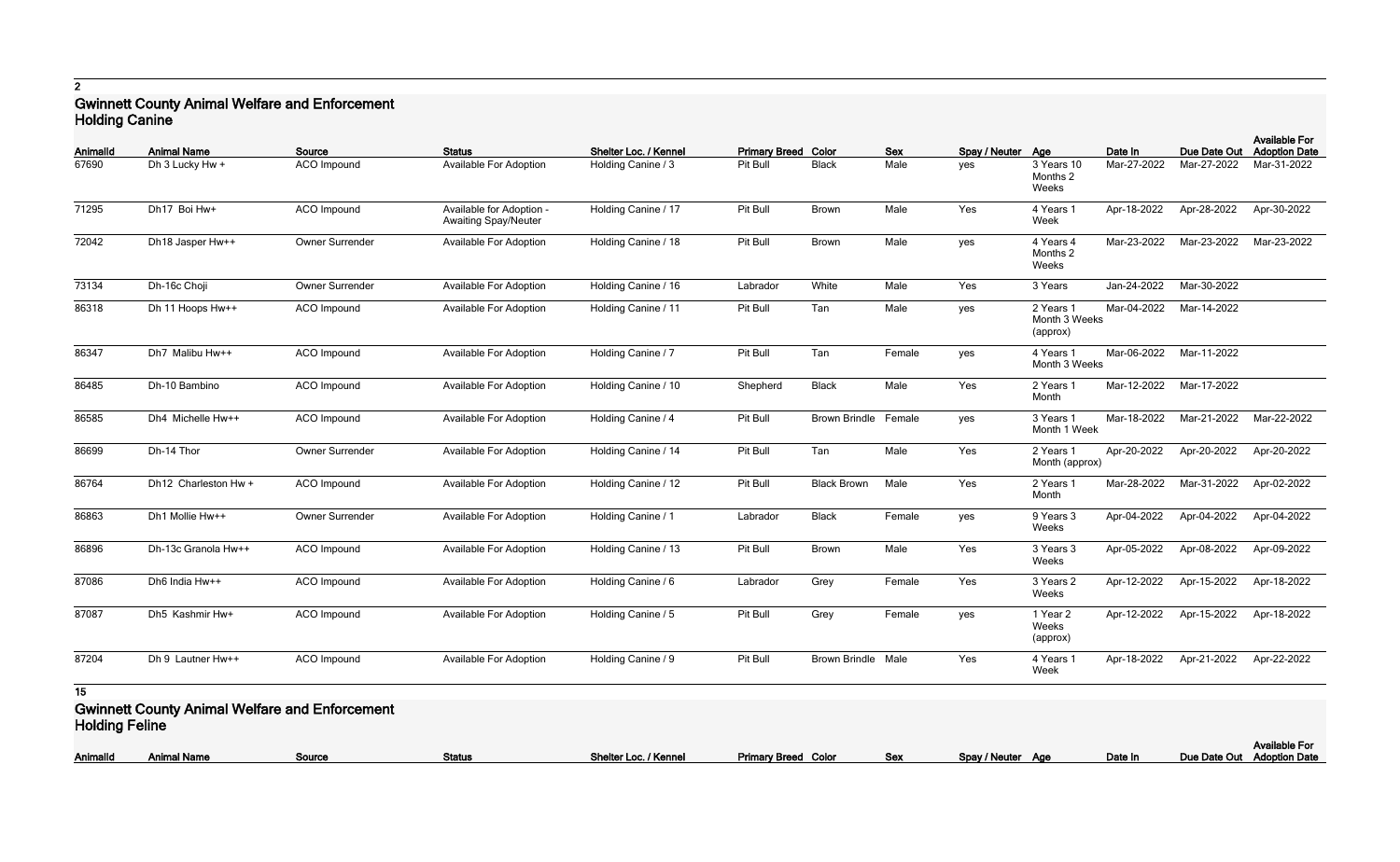| 87353 | Ch 8 lke               | ACO Impound        | <b>Available For Adoption</b> | Holding Feline / 8  | Domestic Short Grey<br>Hair         | Male   | Yes | 7 Weeks<br>(approx) | Apr-27-2022                 | Apr-27-2022 | Apr-29-2022 |
|-------|------------------------|--------------------|-------------------------------|---------------------|-------------------------------------|--------|-----|---------------------|-----------------------------|-------------|-------------|
| 87354 | Ch 8 Mike              | ACO Impound        | <b>Available For Adoption</b> | Holding Feline / 8  | Domestic Short Grey<br>Hair         | Male   | Yes | 7 Weeks<br>(approx) | Apr-27-2022                 | Apr-27-2022 | Apr-29-2022 |
| 87355 | Ch 7 Snickers          | <b>ACO</b> Impound | <b>Available For Adoption</b> | Holding Feline / 7  | Domestic Short Grey<br>Hair         | Female | Yes | 7 Weeks<br>(approx) | Apr-27-2022                 | Apr-27-2022 | Apr-29-2022 |
| 87356 | Ch 7 Hershey           | ACO Impound        | <b>Available For Adoption</b> | Holding Feline / 7  | Domestic Short Grey<br>Hair         | Male   | Yes | 7 Weeks<br>(approx) | Apr-27-2022                 | Apr-27-2022 | Apr-29-2022 |
| 87373 | Ch 9 Zoe               | Owner Surrender    | <b>Available For Adoption</b> | Holding Feline / 9  | Domestic Short Muted Calico<br>Hair | Female | Yes |                     | 1 Year (approx) Apr-27-2022 | Apr-27-2022 | Apr-29-2022 |
| 87374 | Ch <sub>12c</sub> Cleo | Owner Surrender    | <b>Available For Adoption</b> | Holding Feline / 12 | Domestic Short Muted Calico<br>Hair | Female | Yes | 10 Months           | Apr-27-2022                 | Apr-27-2022 | Apr-29-2022 |

### **Gwinnett County Animal Welfare and Enforcement In Foster**

| Animalld | <b>Animal Name</b>  | Source                     | <b>Status</b>                         | Shelter Loc. / Kennel | <b>Primary Breed Color</b>         |                                  | Sex     | Spay / Neuter Age |                                        | Date In     | Due Date Out | <b>Available For</b><br><b>Adoption Date</b> |
|----------|---------------------|----------------------------|---------------------------------------|-----------------------|------------------------------------|----------------------------------|---------|-------------------|----------------------------------------|-------------|--------------|----------------------------------------------|
| 82257    | In Foster Pc Mung   | ACO Impound                | Protective Custody In Foster          | In Foster             | Snake - Olive<br>Python            | Yellow                           | Unknown | Unknown           | 1 Year 8<br>Months 2<br>Weeks          | Aug-12-2021 | Aug-12-2021  |                                              |
| 82263    | In Foster Pc Loki   | <b>ACO</b> Impound         | Protective Custody In Foster          | In Foster             | Domestic<br>Longhair               | <b>Black</b>                     | Male    | Unknown           | 10 Months 2<br>Weeks<br>(approx)       | Aug-12-2021 | Aug-12-2021  |                                              |
| 82405    | In Foster Cowboy    | Humane Officer Surrendered | In Foster                             | In Foster             | German<br>Shepherd                 | <b>Black</b>                     | Male    | Yes               | 2 Years 8<br>Months 1 Week<br>(approx) | Dec-05-2021 | Dec-05-2021  | Mar-21-2022                                  |
| 85246    | In Foster Sophie    | <b>ACO</b> Impound         | Available for Adoption - In<br>Foster | In Foster             | American Pit<br><b>Bull</b>        | White                            | Female  | Yes               | 1 Year 3<br>Months 4<br>Weeks          | Dec-30-2021 | Jan-04-2022  | Jan-05-2022                                  |
| 85406    | In Foster Zeus      | ACO Impound                | Available for Adoption - In<br>Foster | In Foster / 115       | Pit Bull                           | <b>Black</b>                     | Male    | Yes               | 1 Year 3<br>Months 2<br>Weeks          | Jan-10-2022 | Jan-20-2022  | Jan-21-2022                                  |
| 85477    | In Foster-Titan     | <b>ACO</b> Impound         | In Foster                             | In Foster             | <b>American Pit</b><br><b>Bull</b> | Fawn                             | Male    | Yes               | 1 Year 1 Month Jan-14-2022             |             | Jan-18-2022  |                                              |
| 85692    | In Foster Shadow Hw | Owner Surrender            | In Foster                             | In Foster             | Shepherd                           | <b>Black</b>                     | Female  | Yes               | 5 Years 2<br>Months 1 Week<br>(approx) | Mar-01-2022 | Mar-01-2022  | Feb-10-2022                                  |
| 85734    | Db-8d Grizzly       | ACO Impound                | Protective Custody In Foster          | In Foster / 8         | Siberian Husky Red                 |                                  | Male    | No                | 1 Year 2<br>Months 4<br>Weeks          | Feb-01-2022 | Feb-11-2022  |                                              |
| 85911    | In Foster Sonny     | ACO Impound                | In Foster                             | In Foster             | Hair                               | Domestic Short Orange Tabby Male |         | Yes               | 9 Months 2<br>Weeks<br>(approx)        | Feb-10-2022 | Feb-13-2022  |                                              |
| 85996    | In Foster Pc Coco   | <b>ACO</b> Impound         | Protective Custody In Foster          | In Foster             | Macaw                              | <b>Blue</b>                      | Female  | Unknown           | 24 Years 2<br>Months 1 Week            | Feb-14-2022 | Feb-14-2022  |                                              |
| 85997    | Tank 1              | Humane Officer Surrendered | Protective Custody In Foster          | In Foster / Tank 1    | Hamster                            | <b>Brown</b>                     | Unknown | Unknown           | Adult                                  | Feb-14-2022 | Feb-14-2022  |                                              |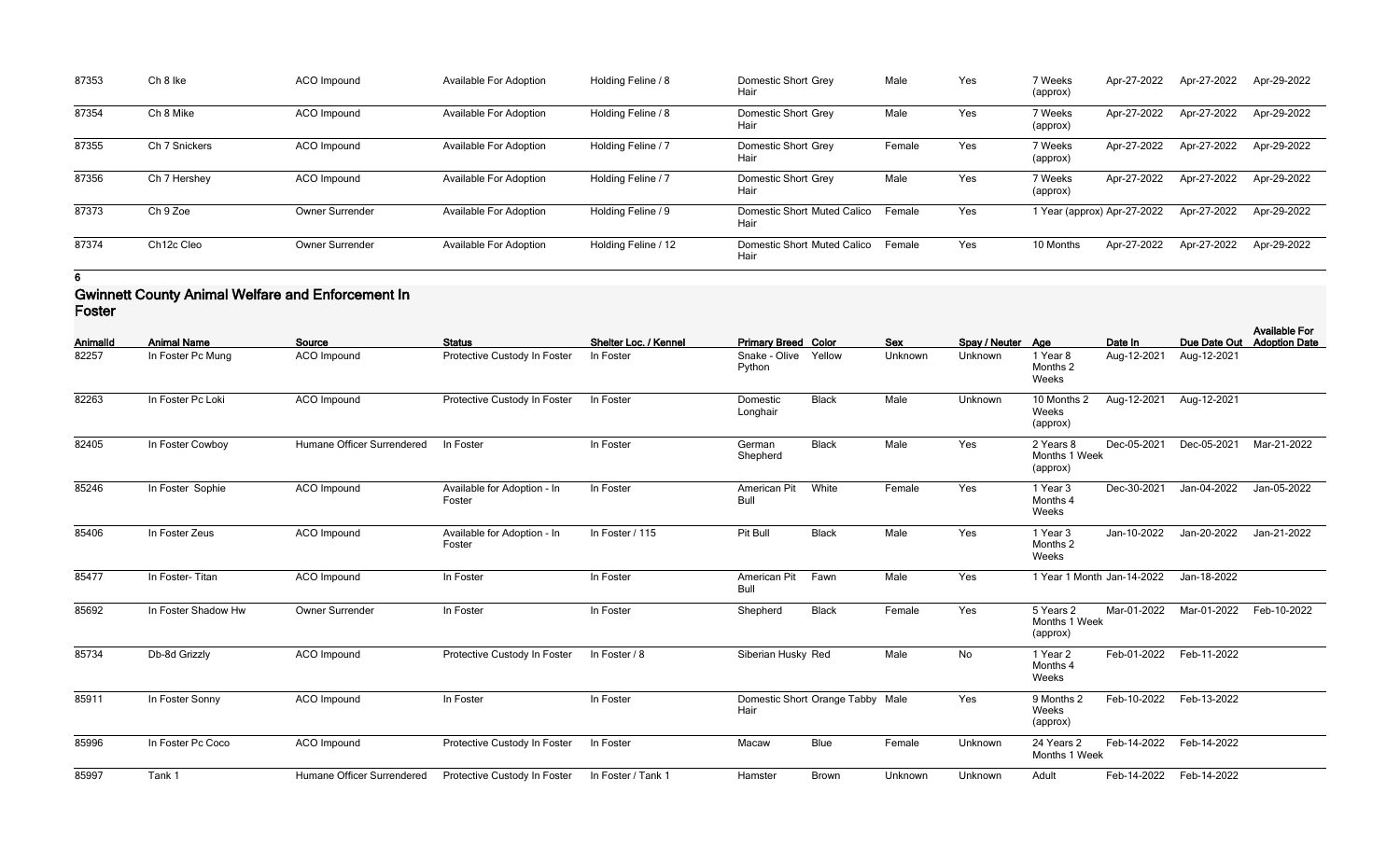| 85998 | Tank 1               | Humane Officer Surrendered    | Protective Custody In Foster          | In Foster / Tank 1 | Hamster                                  | Beige        | Unknown | Unknown | Adult                          | Feb-14-2022                | Feb-14-2022 |             |
|-------|----------------------|-------------------------------|---------------------------------------|--------------------|------------------------------------------|--------------|---------|---------|--------------------------------|----------------------------|-------------|-------------|
| 85999 | Tank 1               | Humane Officer Surrendered    | Protective Custody In Foster          | In Foster / Tank 1 | Hamster                                  | Beige        | Unknown | Unknown | Adult                          | Feb-14-2022                | Feb-14-2022 |             |
| 86000 | Tank 1               | Humane Officer Surrendered    | Protective Custody In Foster          | In Foster / Tank 1 | Hamster                                  | Orange       | Unknown | Unknown | Adult                          | Feb-14-2022                | Feb-14-2022 |             |
| 86001 | Tank 1               | Humane Officer Surrendered    | Protective Custody In Foster          | In Foster / Tank 1 | Hamster                                  | Cream        | Unknown | Unknown | Adult                          | Feb-14-2022                | Feb-14-2022 |             |
| 86008 | In Foster Pc Bird    | Humane Officer Surrendered    | Protective Custody In Foster          | In Foster          | Cockateil                                | Grey         | Unknown | Unknown | 3 Years 2<br>Months 2<br>Weeks | Feb-14-2022                | Feb-14-2022 |             |
| 86068 | In Foster Little Boy | Owner Surrender               | Available for Adoption - In<br>Foster | In Foster          | Labrador                                 | <b>Brown</b> | Male    | Yes     | 10 Years 2<br>Months 1 Week    | Feb-18-2022                | Feb-21-2022 | Feb-23-2022 |
| 86604 | In Foster Cicily     | <b>ACO</b> Impound            | Awaiting Vet Approval - In<br>Foster  | In Foster          | Pit Bull                                 | Tan          | Female  | Yes     | 7 Months 1<br>Week             | Mar-20-2022                | Mar-23-2022 |             |
| 86767 | In Foster C Dior     | <b>ACO</b> Impound            | Protective Custody In Foster          | In Foster          | Poodle<br>Miniature                      | Tan          | Male    | No      |                                | 1 Year 1 Month Mar-28-2022 | Apr-07-2022 | Apr-08-2022 |
| 86935 | In Foster Pixie      | <b>ACO</b> Impound            | Hold In Foster                        | In Foster          | <b>Domestic Short Grey</b><br>Hair       |              | Female  | No      |                                | Apr-07-2022                | Apr-10-2022 |             |
| 86936 | In Foster Riddick    | <b>ACO</b> Impound            | Hold In Foster                        | In Foster          | Domestic Short Orange Tabby Male<br>Hair |              |         | No      |                                | Apr-07-2022                | Apr-10-2022 |             |
| 86967 | In Foster            | <b>Cruelty Case Offspring</b> | Protective Custody In Foster          | In Foster          | Hamster                                  | Orange       | Unknown | Unknown | 3 Weeks                        | Apr-08-2022                | Apr-08-2022 |             |
| 86968 | In Foster            | <b>Cruelty Case Offspring</b> | Protective Custody In Foster          | In Foster          | Hamster                                  | Orange       | Unknown | Unknown | 3 Weeks                        | Apr-08-2022                | Apr-08-2022 |             |
| 86969 | In Foster            | <b>Cruelty Case Offspring</b> | Protective Custody In Foster          | In Foster          | Hamster                                  | Orange       | Unknown | Unknown | 3 Weeks                        | Apr-08-2022                | Apr-08-2022 |             |
| 86970 | In Foster            | <b>Cruelty Case Offspring</b> | Protective Custody In Foster          | In Foster          | Hamster                                  | Orange       | Unknown | Unknown | 3 Weeks                        | Apr-08-2022                | Apr-08-2022 |             |
| 86971 | In Foster            | <b>Cruelty Case Offspring</b> | Protective Custody In Foster          | In Foster          | Hamster                                  | Orange       | Unknown | Unknown | 3 Weeks                        | Apr-08-2022                | Apr-08-2022 |             |
| 86972 | In Foster            | <b>Cruelty Case Offspring</b> | Protective Custody In Foster          | In Foster          | Hamster                                  | Orange       | Unknown | Unknown | 3 Weeks                        | Apr-08-2022                | Apr-08-2022 |             |
| 86973 | In Foster            | <b>Cruelty Case Offspring</b> | Protective Custody In Foster          | In Foster          | Hamster                                  | Orange       | Unknown | Unknown | 3 Weeks                        | Apr-08-2022                | Apr-08-2022 |             |
| 86974 | In Foster            | <b>Cruelty Case Offspring</b> | Protective Custody In Foster          | In Foster          | Hamster                                  | Orange       | Unknown | Unknown | 3 Weeks                        | Apr-08-2022                | Apr-08-2022 |             |
| 86975 | In Foster            | <b>Cruelty Case Offspring</b> | Protective Custody In Foster          | In Foster          | Hamster                                  | Orange       | Unknown | Unknown | 3 Weeks                        | Apr-08-2022                | Apr-08-2022 |             |
| 86976 | In Foster            | <b>Cruelty Case Offspring</b> | Protective Custody In Foster          | In Foster          | Hamster                                  | Orange       | Unknown | Unknown | 3 Weeks                        | Apr-08-2022                | Apr-08-2022 |             |
| 87062 | In Foster            | <b>Cruelty Case Offspring</b> | Protective Custody In Foster          | In Foster          | Hamster                                  | Orange       | Unknown | Unknown | 3 Weeks                        | Apr-08-2022                | Apr-12-2022 |             |
| 87063 |                      | <b>Cruelty Case Offspring</b> | Protective Custody In Foster          | In Foster          | Hamster                                  | Orange       | Unknown | Unknown | 2 Weeks                        | Apr-12-2022                | Apr-12-2022 |             |
| 87064 |                      | <b>Cruelty Case Offspring</b> | Protective Custody In Foster          | In Foster          | Hamster                                  | Orange       | Unknown | Unknown | 2 Weeks                        | Apr-12-2022                | Apr-12-2022 |             |
| 87065 |                      | <b>Cruelty Case Offspring</b> | Protective Custody In Foster          | In Foster          | Hamster                                  | Orange       | Unknown | Unknown | 2 Weeks                        | Apr-12-2022                | Apr-12-2022 |             |
| 87066 |                      | <b>Cruelty Case Offspring</b> | Protective Custody In Foster          | In Foster          | Hamster                                  | Orange       | Unknown | Unknown | 2 Weeks                        | Apr-12-2022                | Apr-12-2022 |             |
| 87067 |                      | <b>Cruelty Case Offspring</b> | Protective Custody In Foster          | In Foster          | Hamster                                  | Orange       | Unknown | Unknown | 2 Weeks                        | Apr-12-2022                | Apr-12-2022 |             |
| 87068 |                      | <b>Cruelty Case Offspring</b> | Protective Custody In Foster          | In Foster          | Hamster                                  | Orange       | Unknown | Unknown | 2 Weeks                        | Apr-12-2022                | Apr-12-2022 |             |
| 87069 |                      | <b>Cruelty Case Offspring</b> | Protective Custody In Foster          | In Foster          | Hamster                                  | Orange       | Unknown | Unknown | 2 Weeks                        | Apr-12-2022                | Apr-12-2022 |             |
| 87070 |                      | <b>Cruelty Case Offspring</b> | Protective Custody In Foster          | In Foster          | Hamster                                  | Orange       | Unknown | Unknown | 2 Weeks                        | Apr-12-2022                | Apr-12-2022 |             |
|       |                      |                               |                                       |                    |                                          |              |         |         |                                |                            |             |             |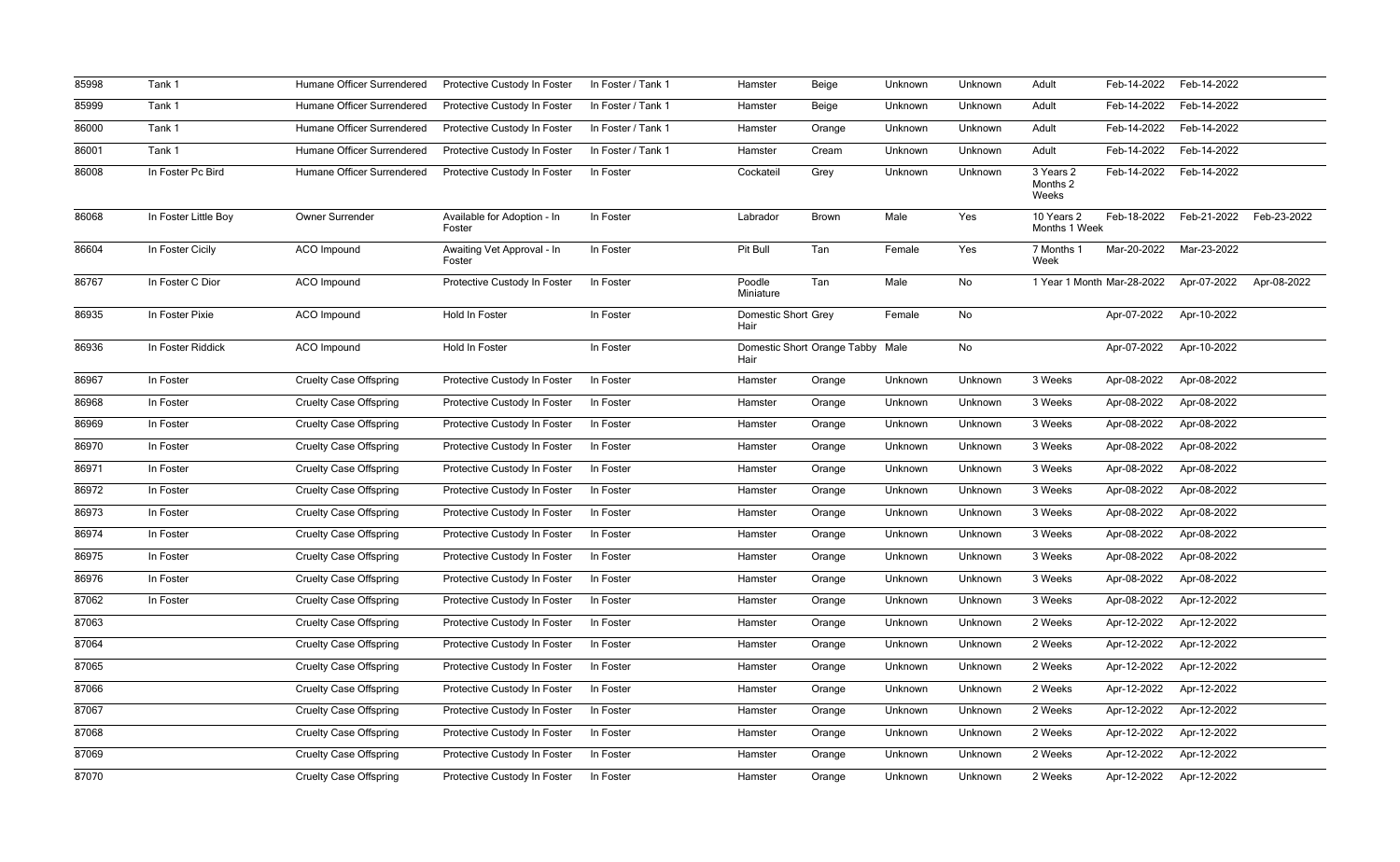| <b>AnimalId</b> | <b>Animal Name</b>                                    | Source                        | <b>Status</b>                | Shelter Loc. / Kennel | <b>Primary Breed Color</b>           | Sex     | Spay / Neuter Age |         | Date In     | <b>Available For</b><br><b>Adoption Date</b><br>Due Date Out |
|-----------------|-------------------------------------------------------|-------------------------------|------------------------------|-----------------------|--------------------------------------|---------|-------------------|---------|-------------|--------------------------------------------------------------|
| Intake          | <b>Gwinnett County Animal Welfare and Enforcement</b> |                               |                              |                       |                                      |         |                   |         |             |                                                              |
| 87424<br>61     | In Foster Ellie Sattler                               | ACO Impound                   | Protective Custody In Foster | In Foster             | American Pit<br>White<br>Bull        | Female  | Unknown           | 3 Weeks | Apr-28-2022 | Apr-28-2022                                                  |
| 87423           |                                                       | ACO Impound                   | Protective Custody In Foster | In Foster             | American Pit<br>White<br>Bull        | Male    | Unknown           | 3 Weeks | Apr-28-2022 | Apr-28-2022                                                  |
| 87422           | In Foster Allan Grant                                 | ACO Impound                   | Protective Custody In Foster | In Foster             | American Pit<br>White<br>Bull        | Male    | Unknown           | 3 Weeks | Apr-28-2022 | Apr-28-2022                                                  |
| 87421           | In Foster Claire Dearing                              | ACO Impound                   | Protective Custody In Foster | In Foster             | American Pit<br>Brown<br>Bull        | Female  | Unknown           | 3 Weeks | Apr-28-2022 | Apr-28-2022                                                  |
| 87420           | In Foster Owen Grady                                  | ACO Impound                   | Protective Custody In Foster | In Foster             | American Pit<br>White<br>Bull        | Male    | Unknown           | 3 Weeks | Apr-28-2022 | Apr-28-2022                                                  |
| 87419           | In Foster Zara                                        | <b>ACO</b> Impound            | Protective Custody In Foster | In Foster             | American Pit<br><b>Black</b><br>Bull | Female  | Unknown           | 3 Weeks | Apr-28-2022 | Apr-28-2022                                                  |
| 87389           | Sf-10 Peppermint Patty                                | ACO Impound                   | Hold In Foster               | In Foster / 10        | <b>Domestic Short Black</b><br>Hair  | Female  | Unknown           | 5 Weeks | Apr-27-2022 | Apr-30-2022                                                  |
| 87290           | Sf-8 Tinker                                           | ACO Impound                   | In Foster                    | In Foster / 8         | Domestic Short Brown Tabby<br>Hair   | Female  | Unknown           | 3 Weeks | Apr-22-2022 | Apr-25-2022                                                  |
| 87223           | In Foster Belle                                       | <b>ACO</b> Impound            | Hold In Foster               | In Foster             | Domestic Short Grey Tabby<br>Hair    | Female  | No                | 6 Weeks | Apr-19-2022 | Apr-19-2022                                                  |
| 87222           | In Foster                                             | ACO Impound                   | Hold In Foster               | In Foster             | <b>Domestic Short Black</b><br>Hair  | Male    | No                | 6 Weeks | Apr-19-2022 | Apr-19-2022                                                  |
| 87221           | In Foster Oreo                                        | ACO Impound                   | Hold In Foster               | In Foster             | <b>Domestic Short Black</b><br>Hair  | Female  | No                | 6 Weeks | Apr-19-2022 | Apr-19-2022                                                  |
| 87220           | In Foster Cookie                                      | ACO Impound                   | Hold In Foster               | In Foster             | <b>Domestic Short Black</b><br>Hair  | Female  | No                | 6 Weeks | Apr-19-2022 | Apr-19-2022                                                  |
| 87219           | In Foster                                             | ACO Impound                   | Hold In Foster               | In Foster             | <b>Domestic Short Black</b><br>Hair  | Male    | No                | 6 Weeks | Apr-19-2022 | Apr-19-2022                                                  |
| 87175           | In Foster Kitten                                      | ACO Impound                   | In Foster                    | In Foster             | Domestic Short Orange Tabby<br>Hair  | Female  | Unknown           | 3 Weeks | Apr-16-2022 | Apr-19-2022                                                  |
| 87111           | In Foster Lilith                                      | <b>ACO</b> Impound            | Hold In Foster               | In Foster             | <b>Domestic Short Black</b><br>Hair  | Female  | No                | 6 Weeks | Apr-13-2022 | Apr-13-2022                                                  |
| 87076           |                                                       | <b>Cruelty Case Offspring</b> | Protective Custody In Foster | In Foster             | Orange<br>Hamster                    | Unknown | Unknown           | 2 Weeks | Apr-12-2022 | Apr-12-2022                                                  |
| 87075           |                                                       | <b>Cruelty Case Offspring</b> | Protective Custody In Foster | In Foster             | Hamster<br>Orange                    | Unknown | Unknown           | 2 Weeks | Apr-12-2022 | Apr-12-2022                                                  |
| 87074           |                                                       | <b>Cruelty Case Offspring</b> | Protective Custody In Foster | In Foster             | Hamster<br>Orange                    | Unknown | Unknown           | 2 Weeks | Apr-12-2022 | Apr-12-2022                                                  |
| 87073           |                                                       | <b>Cruelty Case Offspring</b> | Protective Custody In Foster | In Foster             | Orange<br>Hamster                    | Unknown | Unknown           | 2 Weeks | Apr-12-2022 | Apr-12-2022                                                  |
| 87072           |                                                       | <b>Cruelty Case Offspring</b> | Protective Custody In Foster | In Foster             | Hamster<br>Orange                    | Unknown | Unknown           | 2 Weeks | Apr-12-2022 | Apr-12-2022                                                  |
| 87071           |                                                       | <b>Cruelty Case Offspring</b> | Protective Custody In Foster | In Foster             | Orange<br>Hamster                    | Unknown | Unknown           | 2 Weeks | Apr-12-2022 | Apr-12-2022                                                  |

|               |     |         | <b>Available For</b>       |
|---------------|-----|---------|----------------------------|
| Spay / Neuter | Aae | Date In | Due Date Out Adoption Date |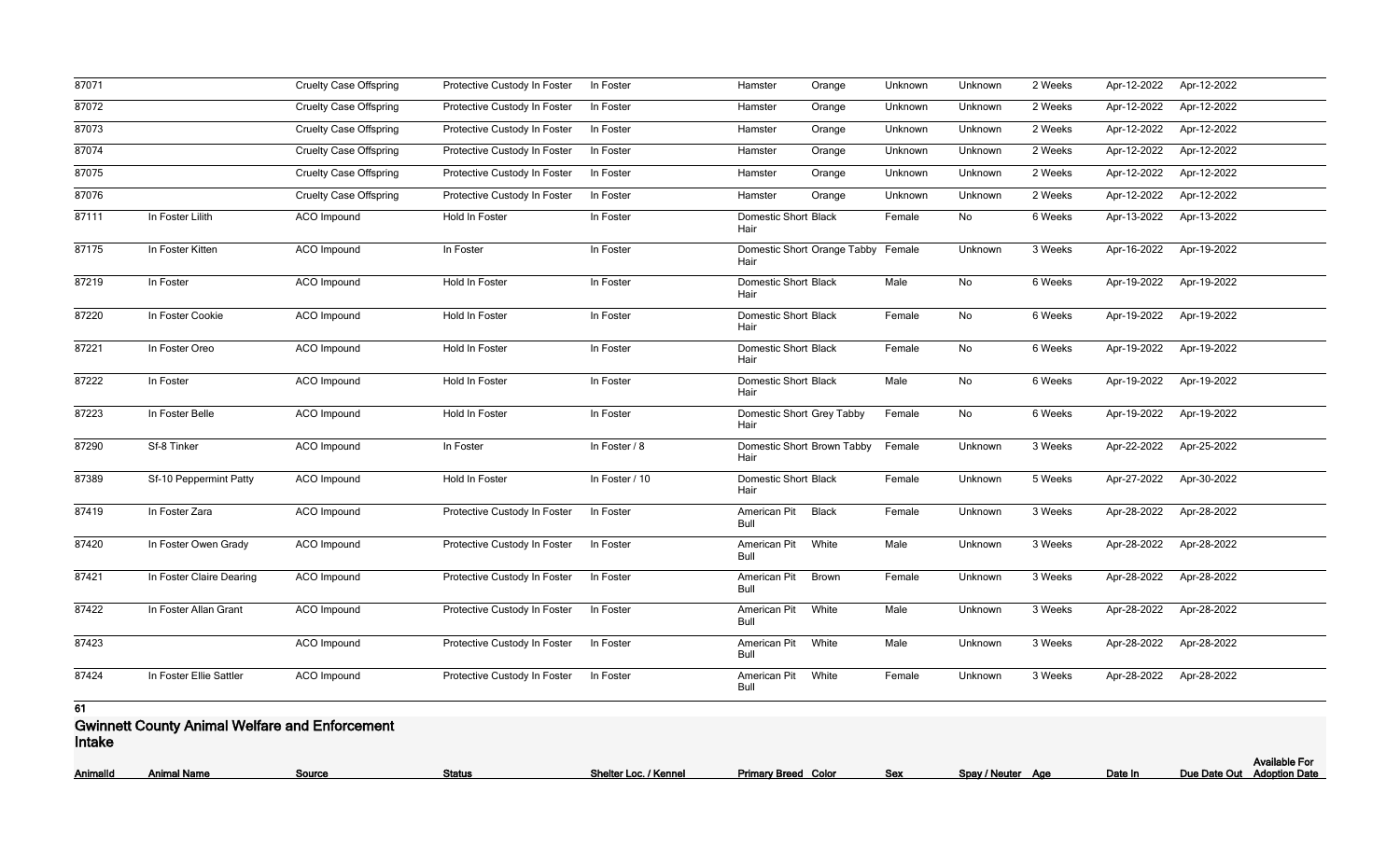| 87381 | Sf-8 Sweet Tart | <b>ACO Impound</b> | Awaiting Vet Exam / Health | Intake | Domestic Short Grey Tabby | Female |
|-------|-----------------|--------------------|----------------------------|--------|---------------------------|--------|
|       |                 |                    | ੋheck                      |        | Hair                      |        |

# **1 Gwinnett County Animal Welfare and Enforcement Neglect Canine**

| <b>Neglect Canine</b> |                    |                            |                               |                        |                            |                           |            |                   |                                        |             |              |                                              |
|-----------------------|--------------------|----------------------------|-------------------------------|------------------------|----------------------------|---------------------------|------------|-------------------|----------------------------------------|-------------|--------------|----------------------------------------------|
| <b>AnimalId</b>       | <b>Animal Name</b> | Source                     | <b>Status</b>                 | Shelter Loc. / Kennel  | <b>Primary Breed Color</b> |                           | <b>Sex</b> | Spay / Neuter Age |                                        | Date In     | Due Date Out | <b>Available For</b><br><b>Adoption Date</b> |
| 85508                 | Nd06               | ACO Impound                | Protective Custody/Hold       | Neglect Canine / Nd-06 | Pit Bull                   | <b>Brindle</b>            | Male       | No                | 6 Months                               | Jan-15-2022 | Feb-04-2022  | Feb-04-2022                                  |
| 85674                 | Nd-03 Jace         | Humane Officer Surrendered | Protective Custody/Hold       | Neglect Canine / Nd-03 | Labrador                   | <b>Black</b>              | Male       | Yes               | 2 Years 3<br>Months                    | Jan-28-2022 | Feb-07-2022  |                                              |
| 85688                 | Nd <sub>5</sub>    | ACO Impound                | Protective Custody/Hold       | Neglect Canine / Nd-05 | Pit Bull                   | <b>Brown Brindle Male</b> |            | Unknown           | 6 Months                               | Jan-29-2022 | Jan-29-2022  |                                              |
| 85693                 | Nd-4c Lucky        | ACO Impound                | Protective Custody/Hold       | Neglect Canine / Nd-04 | Pit Bull                   | <b>Black Brindle</b>      | Male       | No                | 8 Years 2<br>Months 4<br>Weeks         | Jan-30-2022 | Jan-30-2022  |                                              |
| 86317                 | Nd2 Hw++ Blossom   | ACO Impound                | <b>Available For Adoption</b> | Neglect Canine / 2     | Pit Bull                   | Grey                      | Female     | yes               | 2 Years 1<br>Month 3 Weeks<br>(approx) | Mar-04-2022 | Mar-14-2022  |                                              |

**5**

# **Gwinnett County Animal Welfare and Enforcement Neglect Canine Annex**

| <b>AnimalId</b> | <b>Animal Name</b> | Source                     | <b>Status</b>           | Shelter Loc. / Kennel                     | <b>Primary Breed Color</b>  |              | Sex    | Spay / Neuter Age |                                        | Date In     | Due Date Out | <b>Available For</b><br><b>Adoption Date</b> |
|-----------------|--------------------|----------------------------|-------------------------|-------------------------------------------|-----------------------------|--------------|--------|-------------------|----------------------------------------|-------------|--------------|----------------------------------------------|
| 80314           | Nd10 Amber         | ACO Impound                | Protective Custody/Hold | Neglect Canine Annex / Nd-10              | American Pit<br><b>Bull</b> | <b>Black</b> | Female | Yes               | 2 Years 10<br>Months 4<br>Weeks        | Mar-03-2022 | Mar-13-2022  | Mar-14-2022                                  |
| 80992           | Nd-008 Juju        | Humane Officer Surrendered | Protective Custody/Hold | Neglect Canine Annex / Nd-08 American Pit | <b>Bull</b>                 | Brindle      | Male   | No                | 4 Years 10<br>Months                   | Jun-23-2021 | Jun-23-2021  |                                              |
| 85507           | <b>Nd11</b>        | ACO Impound                | Protective Custody/Hold | Neglect Canine Annex / Nd-11 Labrador     |                             | <b>Black</b> | Female | No                | 6 Months                               | Jan-15-2022 | Feb-04-2022  | Feb-04-2022                                  |
| 86401           | Nd09c Lucy         | ACO Impound                | Protective Custody/Hold | Neglect Canine Annex / Nd-09 Labrador     |                             | White        | Female | Unknown           | 4 Years 1<br>Month 2 Weeks<br>(approx) | Mar-08-2022 | Apr-05-2022  |                                              |
| 87275           | N D 01             | ACO Impound                | Protective Custody/Hold | Neglect Canine Annex / Nd-01 Cane Corso   |                             | <b>Black</b> | Female | Unknown           | 5 Months<br>Week                       | Apr-21-2022 | May-01-2022  |                                              |
| 87294           | Nd-7 Coco          | Humane Officer Surrendered | Protective Custody/Hold | Neglect Canine Annex / Nd-07 Terrier      |                             | <b>Brown</b> | Male   | No                | 2 Years 1<br>Week                      | Apr-22-2022 | May-04-2022  |                                              |

**6**

# **Gwinnett County Animal Welfare and Enforcement Neglect Feline/ Maternity**

|                 | <b>Neglect Feline/ Maternity</b> |             |                                     |                                |                                         |        |                   |         |             |                         |                                                    |  |  |
|-----------------|----------------------------------|-------------|-------------------------------------|--------------------------------|-----------------------------------------|--------|-------------------|---------|-------------|-------------------------|----------------------------------------------------|--|--|
| <b>AnimalId</b> | <b>Animal Name</b>               | Source      | <b>Status</b>                       | Shelter Loc. / Kennel          | <b>Primary Breed Color</b>              | Sex    | Spay / Neuter Age |         | Date In     |                         | <b>Available For</b><br>Due Date Out Adoption Date |  |  |
| 87398           | Nf-06 Scott                      | ACO Impound | Awaiting Vet Exam / Health<br>Check | Neglect Feline/ Maternity / 6  | Domestic Short Brown Tabby Male<br>Hair |        | Unknown           |         | Apr-28-2022 | May-07-2022 May-09-2022 |                                                    |  |  |
| 87425           | <b>Nf-28</b>                     | ACO Impound | Awaiting Vet Exam / Health<br>Check | Neglect Feline/ Maternity / 28 | Domestic Short Grey Tabby<br>Hair       | Female | No                | 2 Years | Apr-28-2022 | May-02-2022 May-03-2022 |                                                    |  |  |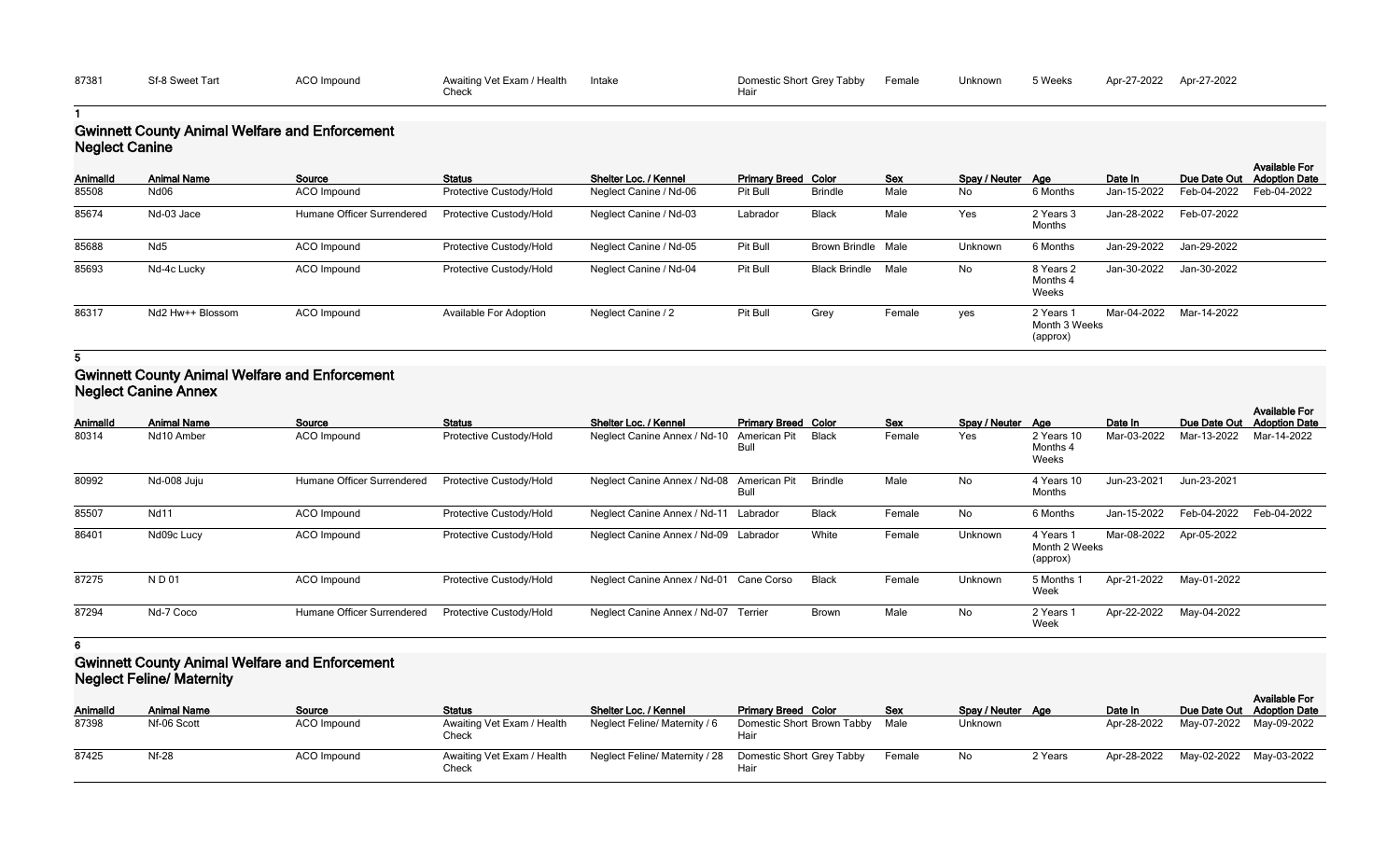| 87426 | <b>Nf-29</b> | ACO Impound        | Available for Adoption -<br><b>Awaiting Spay/Neuter</b> | Neglect Feline/ Maternity / 29 | <b>Domestic Short Black</b><br>Hair | Female  | Unknown   | Young | Apr-28-2022 | Apr-29-2022 |             |
|-------|--------------|--------------------|---------------------------------------------------------|--------------------------------|-------------------------------------|---------|-----------|-------|-------------|-------------|-------------|
| 87427 | <b>Nf-29</b> | <b>ACO</b> Impound | Available for Adoption -<br><b>Awaiting Spay/Neuter</b> | Neglect Feline/ Maternity / 29 | <b>Domestic Short Black</b><br>Hair | Female  | <b>No</b> | Adult | Apr-28-2022 | Apr-29-2022 |             |
| 87437 | <b>Nf-26</b> | ACO Impound        | Awaiting Vet Exam / Health<br>Check                     | Neglect Feline/ Maternity / 26 | Domestic Short Brown Tabby<br>Hair  | Unknown | Unknown   | Young | Apr-28-2022 | May-01-2022 |             |
| 87438 | <b>Nf-26</b> | ACO Impound        | Awaiting Vet Exam / Health<br>Check                     | Neglect Feline/ Maternity / 26 | <b>Domestic Short Black</b><br>Hair | Unknown | Unknown   | Young | Apr-28-2022 | Mar-15-2022 |             |
| 87439 | <b>Nf-27</b> | ACO Impound        | Awaiting Vet Exam / Health<br>Check                     | Neglect Feline/ Maternity / 27 | Domestic Short Grey Tabby<br>Hair   | Unknown | Unknown   | Young | Apr-28-2022 | Mar-15-2022 |             |
| 87440 | <b>Nf-27</b> | <b>ACO</b> Impound | Awaiting Vet Exam / Health<br>Check                     | Neglect Feline/ Maternity / 27 | Domestic Short Grey<br>Hair         | Unknown | Unknown   | Young | Apr-28-2022 | Mar-15-2022 |             |
| 87443 | $Nf-8$       | ACO Impound        | Awaiting Vet Exam / Health<br>Check                     | Neglect Feline/ Maternity / 8  | <b>Domestic Short Black</b><br>Hair | Unknown | Unknown   | Young | Apr-28-2022 | May-01-2022 | May-03-2022 |

# **Gwinnett County Animal Welfare and Enforcement Puppy Triage**

| Animalld | <b>Animal Name</b> | Source      | <b>Status</b>                                           | Shelter Loc. / Kennel | <b>Primary Breed Color</b>          | <b>Sex</b> | Spay / Neuter Age |         | Date In     | Due Date Out | <b>Available For</b><br><b>Adoption Date</b> |
|----------|--------------------|-------------|---------------------------------------------------------|-----------------------|-------------------------------------|------------|-------------------|---------|-------------|--------------|----------------------------------------------|
| 87269    | Pt-2 Smartie       | ACO Impound | Awaiting Vet Exam / Health<br>Check                     | Puppy Triage / 2      | Domestic Short Black<br>Hair        | Male       | No                | 4 Weeks | Apr-21-2022 | Apr-21-2022  |                                              |
| 87270    | Pt-2 Spree         | ACO Impound | Awaiting Vet Exam / Health<br>Check                     | Puppy Triage / 2      | <b>Domestic Short Tabby</b><br>Hair | Male       | <b>No</b>         | 4 Weeks | Apr-21-2022 | Apr-21-2022  |                                              |
| 87271    | Pt-2 Twizzler      | ACO Impound | Awaiting Vet Exam / Health<br>Check                     | Puppy Triage / 2      | Domestic Short Grey Tabby<br>Hair   | Male       | No                | 4 Weeks | Apr-21-2022 | Apr-21-2022  |                                              |
| 87394    | Pt-1 Mom           | ACO Impound | Available for Adoption -<br><b>Awaiting Spay/Neuter</b> | Puppy Triage / 1      | Domestic Short Grey Tabby<br>Hair   | Female     | <b>No</b>         | 2 Years | Apr-27-2022 | Apr-30-2022  |                                              |
| 87395    | Pt-1 First Kitten  | ACO Impound | Awaiting Vet Exam / Health<br>Check                     | Puppy Triage / 1      | <b>Domestic Short Black</b><br>Hair | Female     | No                | 1 Week  | Apr-27-2022 | Apr-27-2022  |                                              |
| 87413    | $Pt-1$             | ACO Impound | Awaiting Vet Exam / Health<br>Check                     | Puppy Triage / 1      | Domestic Short Grey<br>Hair         | Unknown    | Unknown           | Baby    | Apr-28-2022 | May-01-2022  |                                              |
| 87414    | $Pt-1$             | ACO Impound | Awaiting Vet Exam / Health<br>Check                     | Puppy Triage / 1      | Domestic Short Grey<br>Hair         | Unknown    | Unknown           | Baby    | Apr-28-2022 | Apr-30-2022  |                                              |
| 87415    | $Pt-1$             | ACO Impound | Awaiting Vet Exam / Health<br>Check                     | Puppy Triage / 1      | Domestic Short Grey<br>Hair         | Unknown    | Unknown           | Baby    | Apr-28-2022 | Apr-30-2022  |                                              |
| 87442    | $Pt-3$             | ACO Impound | Awaiting Vet Exam / Health<br>Check                     | Puppy Triage / 3      | Bronze<br>Terrier                   | Female     | Unknown           | Adult   | Apr-28-2022 | May-01-2022  | May-03-2022                                  |

**9**

# **Gwinnett County Animal Welfare and Enforcement Sick Canine**

| <b>AnimalId</b> | <b>Animal Name</b> | <b>Source</b> | <b>Status</b>                 | Shelter Loc. / Kennel | <b>Primary Breed Color</b> |              | <b>Sex</b> | Spay / Neuter Age |             | Date In     | Due Date Out |
|-----------------|--------------------|---------------|-------------------------------|-----------------------|----------------------------|--------------|------------|-------------------|-------------|-------------|--------------|
| 86537           | Sd-9c Taz          | ACO Impound   | <b>Available For Adoption</b> | Sick Canine / 9       | Pit Bull                   | <b>Brown</b> | Male       | Yes               | 11 Months 1 | Mar-16-2022 | Apr-09-2022  |
|                 |                    |               |                               |                       |                            |              |            |                   | $M_{\odot}$ |             |              |

| Spay / Neuter | Age                 | Date In     |             | <b>Available For</b><br>Due Date Out Adoption Date |
|---------------|---------------------|-------------|-------------|----------------------------------------------------|
| Yes           | 11 Months 1<br>Week | Mar-16-2022 | Apr-09-2022 |                                                    |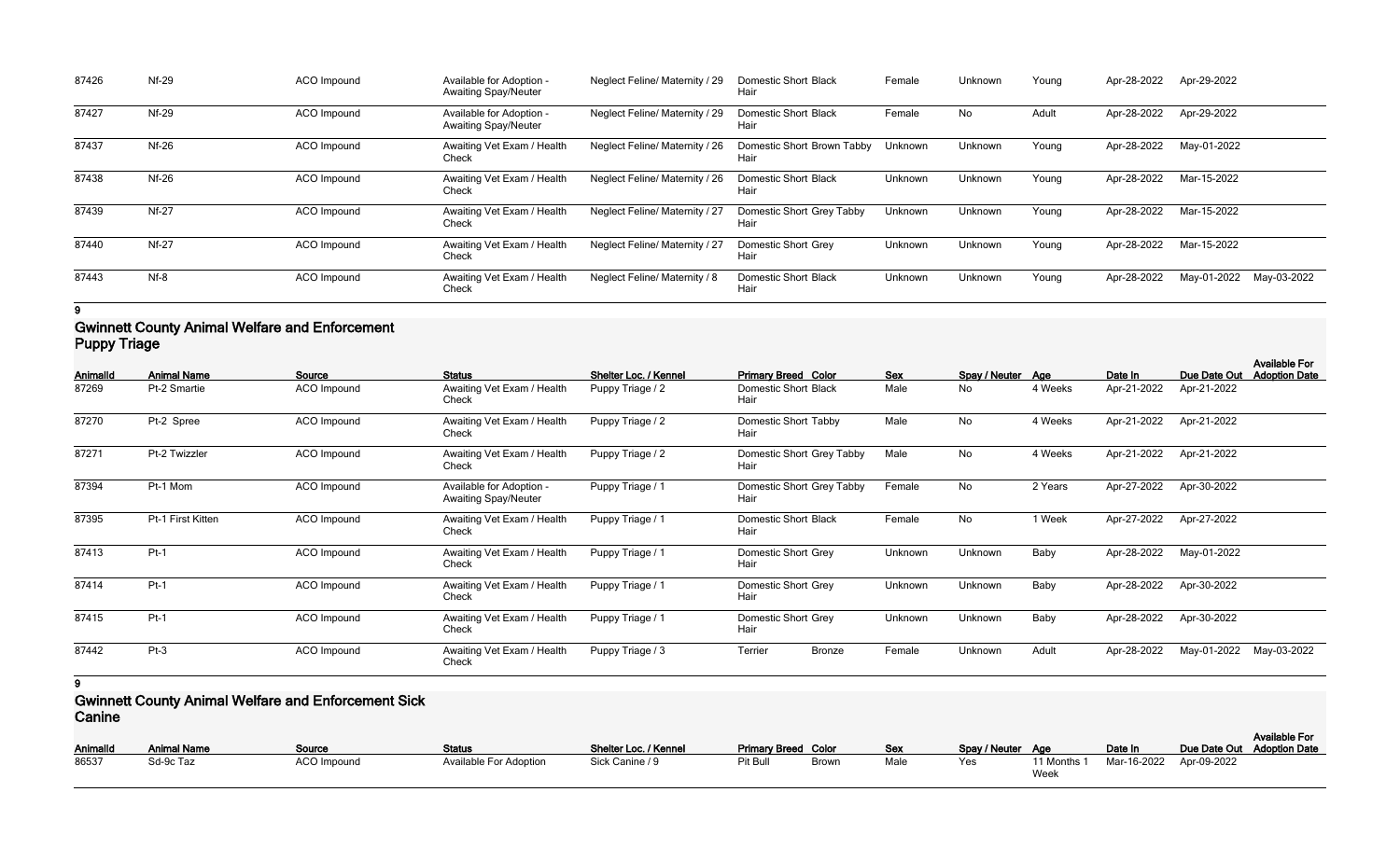| 86996 | Sd-1d Pretzel       | <b>ACO</b> Impound         | <b>Awaiting Behavioral</b><br>Assessment    | Sick Canine / 1 | Pit Bull             | <b>Brown</b>   | Male    | No      | 2 Years 2<br>Weeks        | Apr-08-2022 | Apr-11-2022 |             |
|-------|---------------------|----------------------------|---------------------------------------------|-----------------|----------------------|----------------|---------|---------|---------------------------|-------------|-------------|-------------|
| 87007 | Sd7c Croissant Hw++ | <b>ACO Impound</b>         | Available For Adoption                      | Sick Canine / 7 | Terrier              | <b>Black</b>   | Female  | Yes     | 2 Years 2<br>Weeks        | Apr-08-2022 | Apr-11-2022 | Apr-29-2022 |
| 87246 | Sd-2 Yasu Cujo      | Owner Surrender            | Available For Adoption - No<br>Web Presence | Sick Canine / 2 | Pug                  | <b>Brown</b>   | Male    | Yes     | 1 Year 6<br>Months 1 Week | Apr-20-2022 | May-02-2022 | May-03-2022 |
| 87247 | Sd-2 Dexter         | <b>Owner Surrender</b>     | Available For Adoption - No<br>Web Presence | Sick Canine / 2 | Chihuahua            | <b>Brown</b>   | Male    | Yes     | 1 Year 6<br>Months 1 Week | Apr-20-2022 | May-02-2022 | May-03-2022 |
| 87261 | Sd6 Zero            | <b>ACO</b> Impound         | <b>Awaiting Rescue</b>                      | Sick Canine / 6 | Great Dane           | <b>Black</b>   | Male    | Yes     | 9 Years 1<br>Week         | Apr-21-2022 | Apr-24-2022 | Apr-26-2022 |
| 87293 | Sd-3 Luna           | Humane Officer Surrendered | Protective Custody/Hold                     | Sick Canine / 3 | Siberian Husky White |                | Female  | No      | 1 Year 1 Week Apr-22-2022 |             | May-02-2022 | May-03-2022 |
| 87329 | Sd-08d Max          | ACO Impound                | <b>Awaiting Triage</b>                      | Sick Canine / 8 | Pit Bull             | <b>Brindle</b> | Male    | Yes     |                           | Apr-26-2022 | Apr-29-2022 | May-06-2022 |
| 87444 | Sd-5                | <b>ACO Impound</b>         | Available For Adoption                      | Sick Canine / 5 | Siberian Husky Black |                | Unknown | Unknown | 4 Years                   | Apr-28-2022 | May-08-2022 | May-09-2022 |
| 87445 | Sd-4                | <b>ACO Impound</b>         | <b>Available For Adoption</b>               | Sick Canine / 4 | Shepherd             | <b>Brown</b>   | Unknown | Unknown | 4 Years                   | Apr-28-2022 | May-08-2022 | May-09-2022 |

# **Gwinnett County Animal Welfare and Enforcement Sick Canine Annex**

| AnimalId | <b>Animal Name</b> | Source           | <b>Status</b>          | Shelter Loc. / Kennel  | <b>Primary Breed</b> | Color | Sex  |
|----------|--------------------|------------------|------------------------|------------------------|----------------------|-------|------|
| 82100    | Chiva              | ACO<br>) Impound | Available For Adoption | Sick Canine Annex / 16 | Labrador             | White | Male |

|                 |                    |                    |                                          |                        |                            |             |            |                   |                                           |             |              | <b>Available For</b> |
|-----------------|--------------------|--------------------|------------------------------------------|------------------------|----------------------------|-------------|------------|-------------------|-------------------------------------------|-------------|--------------|----------------------|
| <b>AnimalId</b> | <b>Animal Name</b> | Source             | <b>Status</b>                            | Shelter Loc. / Kennel  | <b>Primary Breed Color</b> |             | <b>Sex</b> | Spay / Neuter Age |                                           | Date In     | Due Date Out | <b>Adoption Date</b> |
| 82100           | Sd 14 Chiva        | <b>ACO</b> Impound | <b>Available For Adoption</b>            | Sick Canine Annex / 16 | Labrador                   | White       | Male       | Yes               | 1 Year 7<br>Months 3<br>Weeks<br>(approx) | Apr-27-2022 | May-07-2022  | Nov-08-2021          |
| 87077           | Sd-14d Forrest     | <b>ACO</b> Impound | <b>Awaiting Behavioral</b><br>Assessment | Sick Canine Annex / 14 | Jindo                      | White       | Male       | No                | 12 Years 2<br>Weeks                       | Apr-12-2022 | Apr-15-2022  | Apr-16-2022          |
| 87327           | Sd15c Tofu         | <b>ACO</b> Impound | <b>Available For Adoption</b>            | Sick Canine Annex / 15 | Dogo Argentino White       |             | Male       | Unknown           | 5 Years<br>(approx)                       | Apr-25-2022 | May-05-2022  |                      |
| 87379           | Sd-13              | <b>ACO</b> Impound | <b>Awaiting Triage</b>                   | Sick Canine Annex / 13 | Weimaraner                 | Grey        | Male       | Unknown           | 8 Years                                   | Apr-27-2022 | Apr-30-2022  | May-03-2022          |
| 87417           | Sd-18              | <b>ACO</b> Impound | <b>Available For Adoption</b>            | Sick Canine Annex / 18 | Pit Bull                   | <b>Blue</b> | Male       | Unknown           | 2 Years                                   | Apr-28-2022 | May-01-2022  |                      |
| 87449           | Sd-12              | <b>ACO</b> Impound | <b>Awaiting Triage</b>                   | Sick Canine Annex / 12 | Collie Smooth Black Brown  |             | Female     | Unknown           | 1 Year                                    | Apr-28-2022 | May-08-2022  |                      |

**6**

# **Gwinnett County Animal Welfare and Enforcement Sick Feline**

| <b>AnimalId</b> | <b>Animal Name</b> | Source      | <b>Status</b>                       | <b>Shelter Loc. / Kennel</b> | <b>Primary Breed Color</b>          | <b>Sex</b> | Spay / Neuter Age |         | Date In                 | <b>Available For</b><br>Due Date Out Adoption Date |
|-----------------|--------------------|-------------|-------------------------------------|------------------------------|-------------------------------------|------------|-------------------|---------|-------------------------|----------------------------------------------------|
| 87380           | Sf-8 Baby Ruth     | ACO Impound | Awaiting Vet Exam / Health<br>Check | Sick Feline / 8              | <b>Domestic Short Black</b><br>Hair | Female     | Unknown           | 5 Weeks | Apr-27-2022 Apr-27-2022 |                                                    |
| 87382           | Sf-30 Kit Kat      | ACO Impound | Awaiting Vet Exam / Health<br>Check | Sick Feline / 30             | Domestic Short Grey Tabby<br>Hair   | Female     | Unknown           | 5 Weeks | Apr-27-2022 Apr-27-2022 |                                                    |
| 87383           | Sf-30 Mr. Goodbar  | ACO Impound | Awaiting Vet Exam / Health<br>Check | Sick Feline / 30             | Domestic Short Grey<br>Hair         | Male       | Unknown           | 5 Weeks | Apr-27-2022 Apr-27-2022 |                                                    |